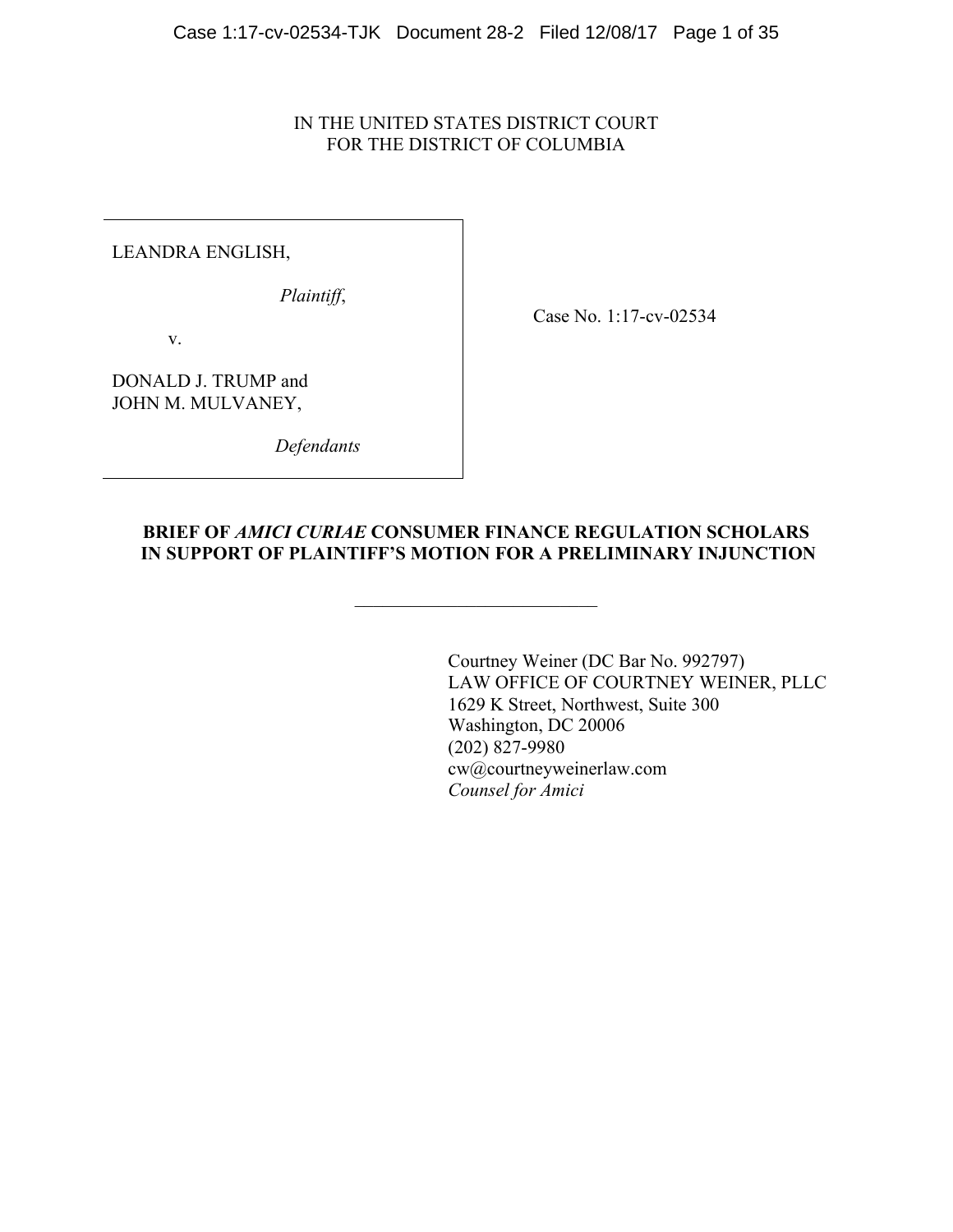#### **Certificate of** *Amici Curiae* **under LCvR 7(o)(5)**

*Amici* are scholars of financial regulation and consumer finance. *Amici* submit this brief to lend their expertise regarding the statutory independence of the Consumer Financial Protection Bureau mandated by Congress and the proper interpretation of federal succession statutes for leadership changes at the agency in light of Congress' intent. To our knowledge, no other brief addresses these questions from the perspective of consumer finance regulation scholars.

No party's counsel authored this brief, in whole or in part. Neither party nor any party's counsel contributed money that was intended to fund the preparation or submission of this brief. No person other than *amici curiae* contributed money that was intended to fund the preparation of the brief.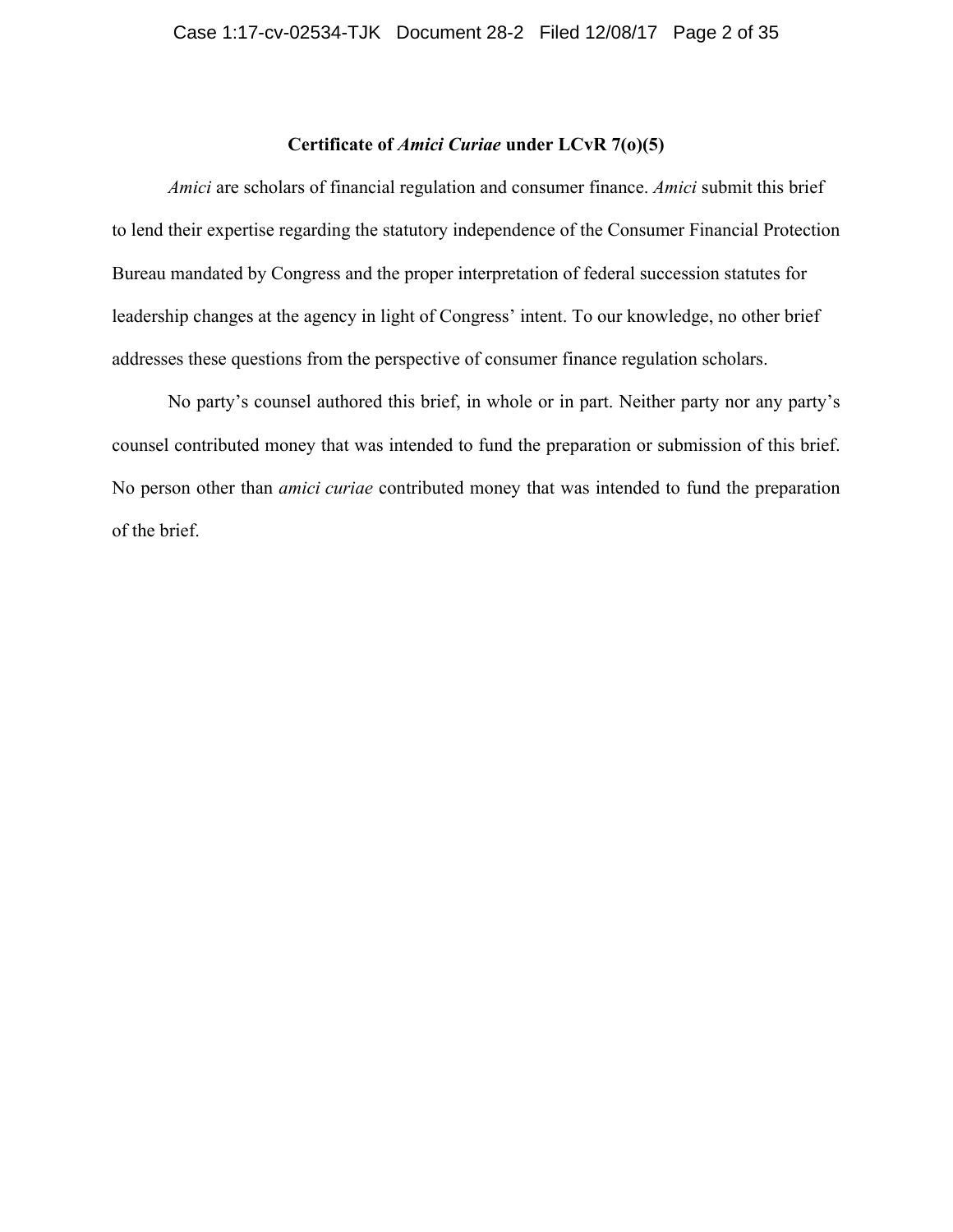# **TABLE OF CONTENTS**

| I. The Text, Structure, Purpose, and Legislative History of the Dodd-Frank Act Show<br>That It Is the Exclusive Mechanism Governing the Succession of the CFPB Director 3   |
|-----------------------------------------------------------------------------------------------------------------------------------------------------------------------------|
| A. "Shall" Means "Shall": Congress Unambiguously Chose to Specify a Succession Line                                                                                         |
| The Legislative History of the Dodd-Frank Act Shows that Congress Rejected the<br><b>B</b> .                                                                                |
| C. The Dodd-Frank Act's CFPB Director Succession Provision Is Integral to the Agency                                                                                        |
| 1. Congress Designed the CFPB to Have Maximum Independence from Political                                                                                                   |
| $\mathbf{i}$ .                                                                                                                                                              |
| 11.                                                                                                                                                                         |
| iii.                                                                                                                                                                        |
| iv.                                                                                                                                                                         |
| $V_{\tau}$                                                                                                                                                                  |
| The Dodd-Frank Act's Directorship Succession Provision Is Integral to the<br>2.                                                                                             |
| II. The FVRA Does Not Provide a Standing Alternative Method of Appointing an Acting                                                                                         |
| A. The FVRA Does Not Apply When a Statutory Provision Expressly Designates an                                                                                               |
| The FVRA Does Not Apply to Members of Boards of Independent Agencies, and the<br><b>B.</b><br>CFPB Director Is a Member of the Board of an Independent Agency  15           |
| The FVRA Does Not Apply to Subsequently Enacted Statutes that Expressly Provide                                                                                             |
| Legislative History Indicates That the FVRA Is Not an Alternative Method of Filling<br>a Vacancy If a Subsequently Enacted Statute Expressly Provides for Another Mandatory |
| 2. A Law Passed by an Earlier Congress Cannot Bind a Future Congress 19                                                                                                     |
| III. The Appointment of the OMB Director as Acting CFPB Director Violates the Dodd-                                                                                         |
| Frank Act's Requirement of Statutory Independence for the CFPB.  20                                                                                                         |
|                                                                                                                                                                             |
|                                                                                                                                                                             |
|                                                                                                                                                                             |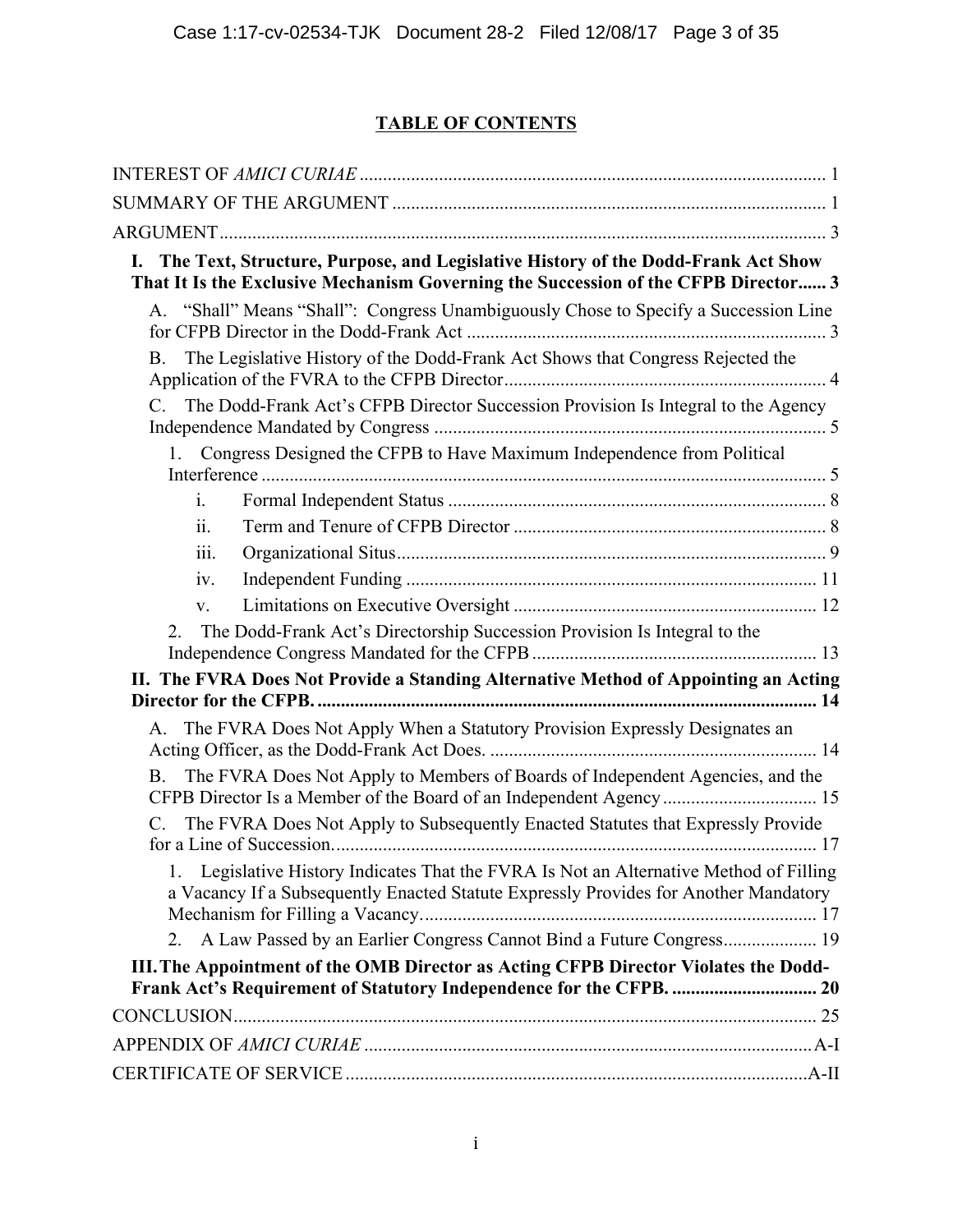## **TABLE OF AUTHORITIES**

# **Cases** *FEC v. Nat'l Rifle Ass'n Political Victory Fund,* 6 F.3d 821 (D.C. Cir. 1993) . . . . . . . . . . . . . . . . . . . . . . . . . . . . . . . . . . . . . . . . . . . . . . . . . . 17 *Great N. Ry. Co. v. United States*, 208 U.S. 452, 465 (1908) . . . . . . . . . . . . . . . . . . . . . 20 *Hooks v. Kitsap Tenant Support Services*, 186 F. 3d 550 (9th Cir. 2016) . . . . . . . . . . . . . . . . . . . . . . . . . . . . . . . . . . . . . . . . . . . . . . . . . . . .19 *Lockhart v. United States*, 546 U.S. 142, 149 (2005) . . . . . . . . . . . . . . . . . . . . . . . . . . . 15

|  |  | United States v. Shull, 793 F. Supp. 2d 1048, 1061 (S.D. Ohio 2011) 20 |  |
|--|--|------------------------------------------------------------------------|--|

*Marcello* v. *Bonds,* 349 U.S. 302, 310 (1955) . . . . . . . . . . . . . . . . . . . . . . . . . . . . . . . . .15

## **Statutes and Regulations**

## **Page(s)**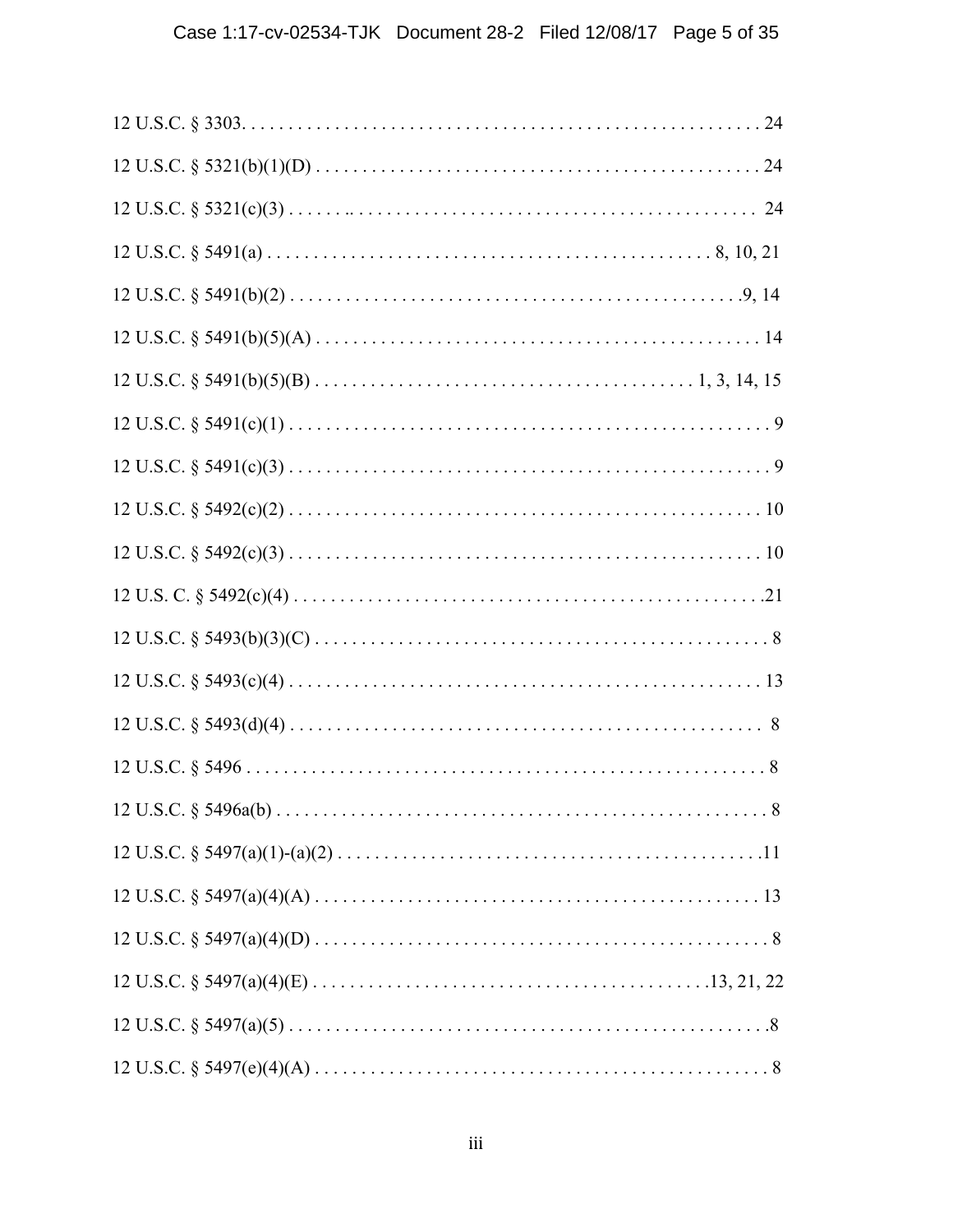# **Legislative Materials**

| Dodd-Frank Wall Street Reform and Consumer Protection Act, H.R.                                                                       |
|---------------------------------------------------------------------------------------------------------------------------------------|
| Restoring American Financial Stability Act of 2010, S. 3217,                                                                          |
|                                                                                                                                       |
|                                                                                                                                       |
| Joint Explanatory Statement of the Committee of Conference 874 (2011) 8                                                               |
| Statement of Senator Cardin, Wall Street Reform and Consumer<br>Protection Act-Conference Report, Cong. Rec. S5870 (July 15, 2010)  6 |
| Statement of Sen. Kaufman, Wall Street Reform and Consumer                                                                            |
| <b>Executive Branch Materials</b>                                                                                                     |
| Acting Director of the Office of Management and Budget, 27 Op.                                                                        |
| Authority of the President to Name an Acting Attorney General, 31 Op.                                                                 |
| Executive Order 12,866: Regulatory Planning and Review,                                                                               |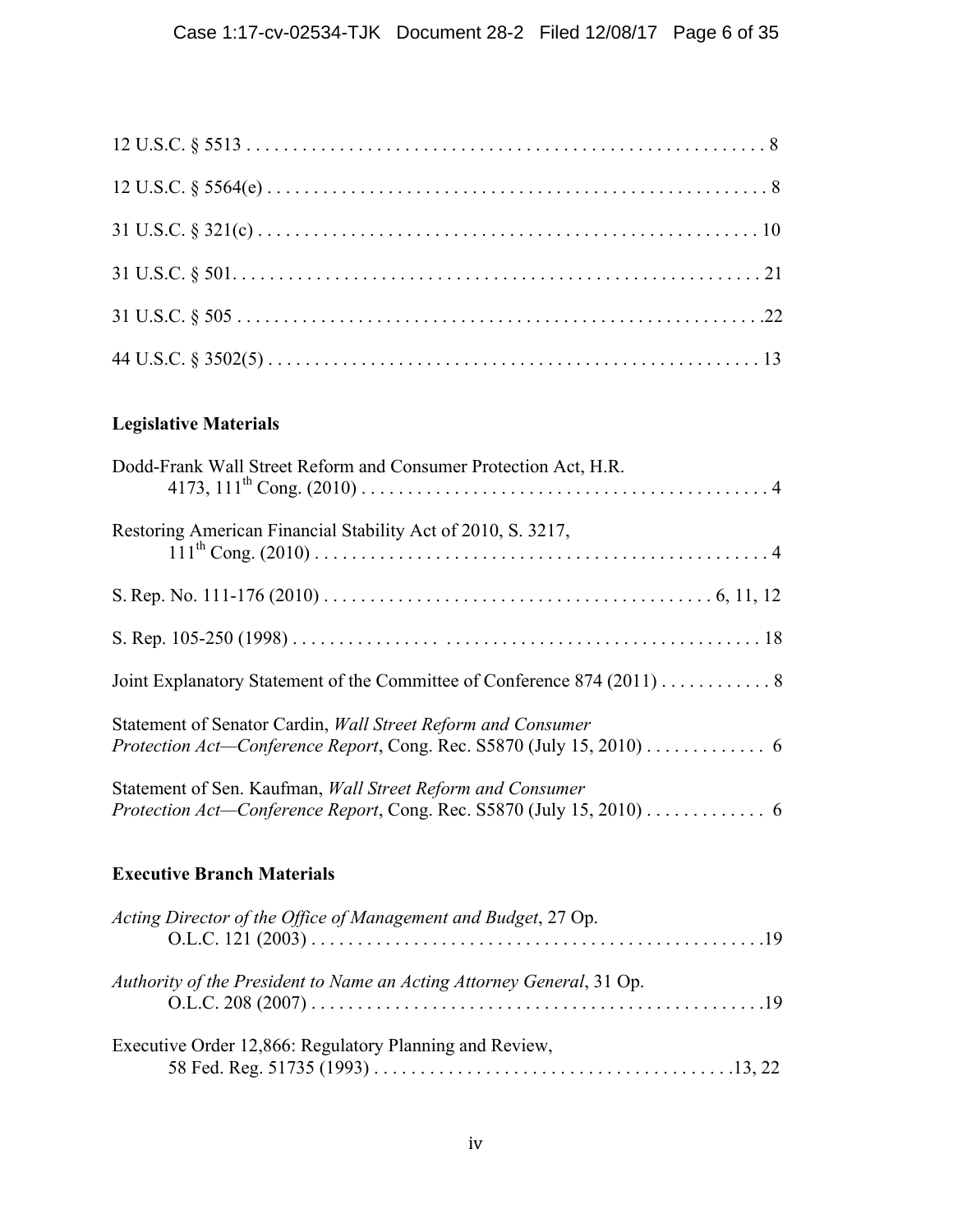| Memorandum from Assistant Attorney General Steven A. Engel to                                                                           |
|-----------------------------------------------------------------------------------------------------------------------------------------|
| Memorandum from Mary McLeod, General Counsel to CFPB Senior                                                                             |
| U.S. Dep't of the Treasury, <i>Financial Regulatory Reform: A New</i><br>Foundation: Rebuilding Financial Supervision and Regulation    |
| United States, Office of the Press Secretary, White House Statement on<br>Director Mulvaney's Status as Acting Director of the Consumer |
| Tweet by @realDonald Trump, 7:18am, Dec. 8, 2017, at http://bit.ly/2jv1m6u 23                                                           |
|                                                                                                                                         |

## **Other Authorities**

| Oren Bar-Gill & Elizabeth Warren, Making Credit Safer, 157 U. PA.                                                                           |
|---------------------------------------------------------------------------------------------------------------------------------------------|
| Lydia Beyoud, Mulvaney Wants More Political Appointees in Place                                                                             |
| KATHLEEN C. ENGEL & PATRICIA A. MCCOY, THE SUBPRIME VIRUS:<br>RECKLESS CREDIT, REGULATORY FAILURE, AND NEXT                                 |
| THE FINANCIAL CRISIS INQUIRY REPORT: FINAL REPORT OF THE<br>NATIONAL COMMISSION ON THE CAUSES OF THE FINANCIAL                              |
| Christopher J. Goodman & Stephen M. Marice, <i>Employment loss</i><br>and the 2007-09 recession: an overview, MONTHLY                       |
| Yuka Hayashi, New CFPB Chief Curbs Data Collection, Citing                                                                                  |
| Henry B. Hogue, Marc Labonte & Baird Webel, <i>Independence of Federal</i><br>Financial Regulators: Structure, Funding, and Other Issues 25 |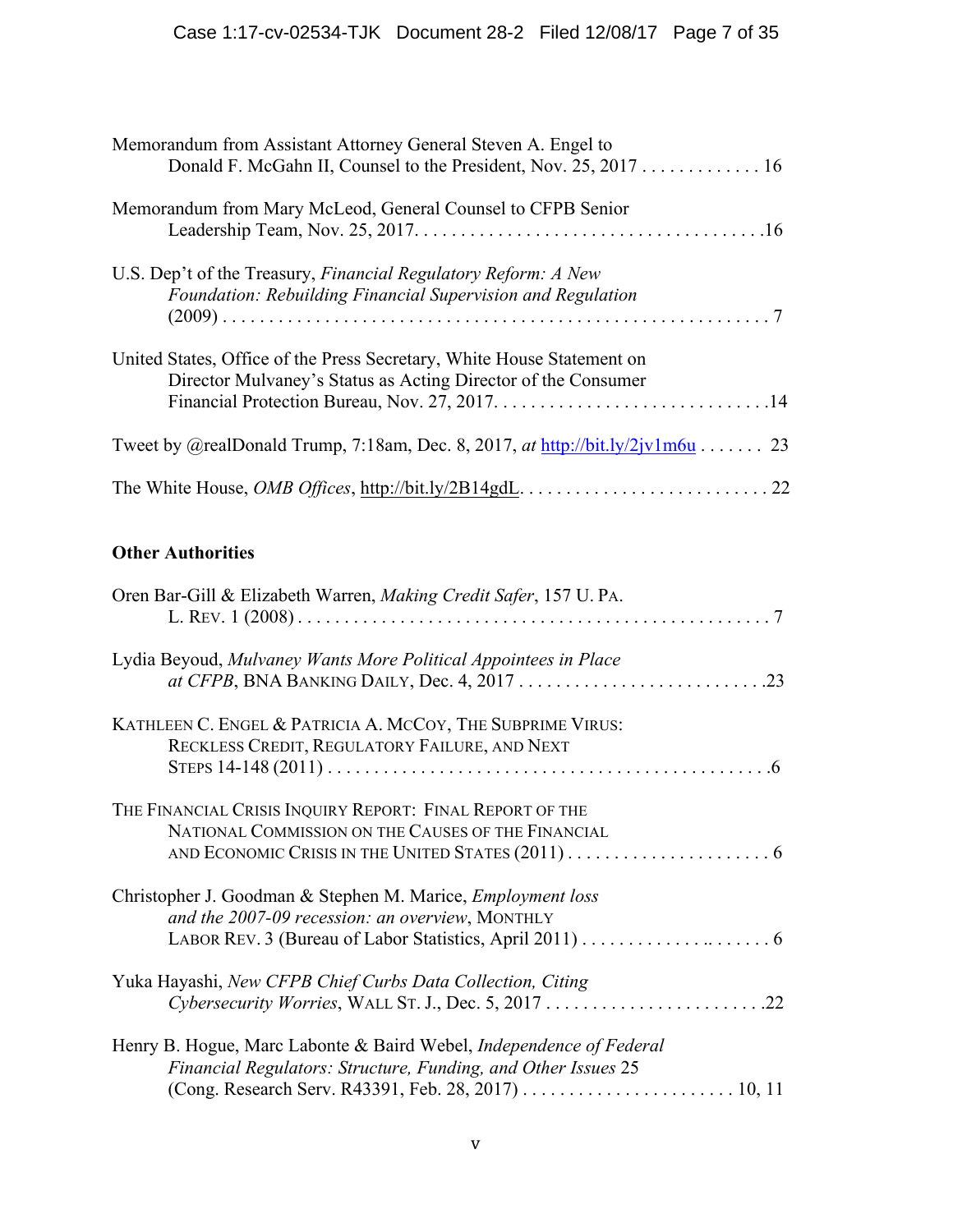| Adam J. Levitin, The Consumer Financial Protection Bureau:<br>An Introduction, 32 ANN. REV. BANKING & FIN. SERV. L. 321 (2013) 7                 |
|--------------------------------------------------------------------------------------------------------------------------------------------------|
| Adam J. Levitin, The Politics of Financial Regulation and the Regulation<br>of Financial Politics: A Review Essay, 127 HARV. L. REV. 1991<br>7,8 |
| Ian McKendry, Mulvaney's first days at CFPB: payday, personnel<br>22                                                                             |
| Mick Mulvaney, News Conference, C-SPAN, Nov. 27, 2017,                                                                                           |
| Renae Merle, Dueling officials spend chaotic day vying to lead                                                                                   |
| Jessica Silver-Greenberg & Stacy Cowley, Consumer Bureau's New<br>Leader Steers a Sudden Reversal, N.Y.TIMES, Dec. 5, 2017 3                     |
| Arthur E. Wilmarth Jr., The Financial Services Industry's Misguided<br>Quest to Undermine the Consumer Financial Protection Bureau,              |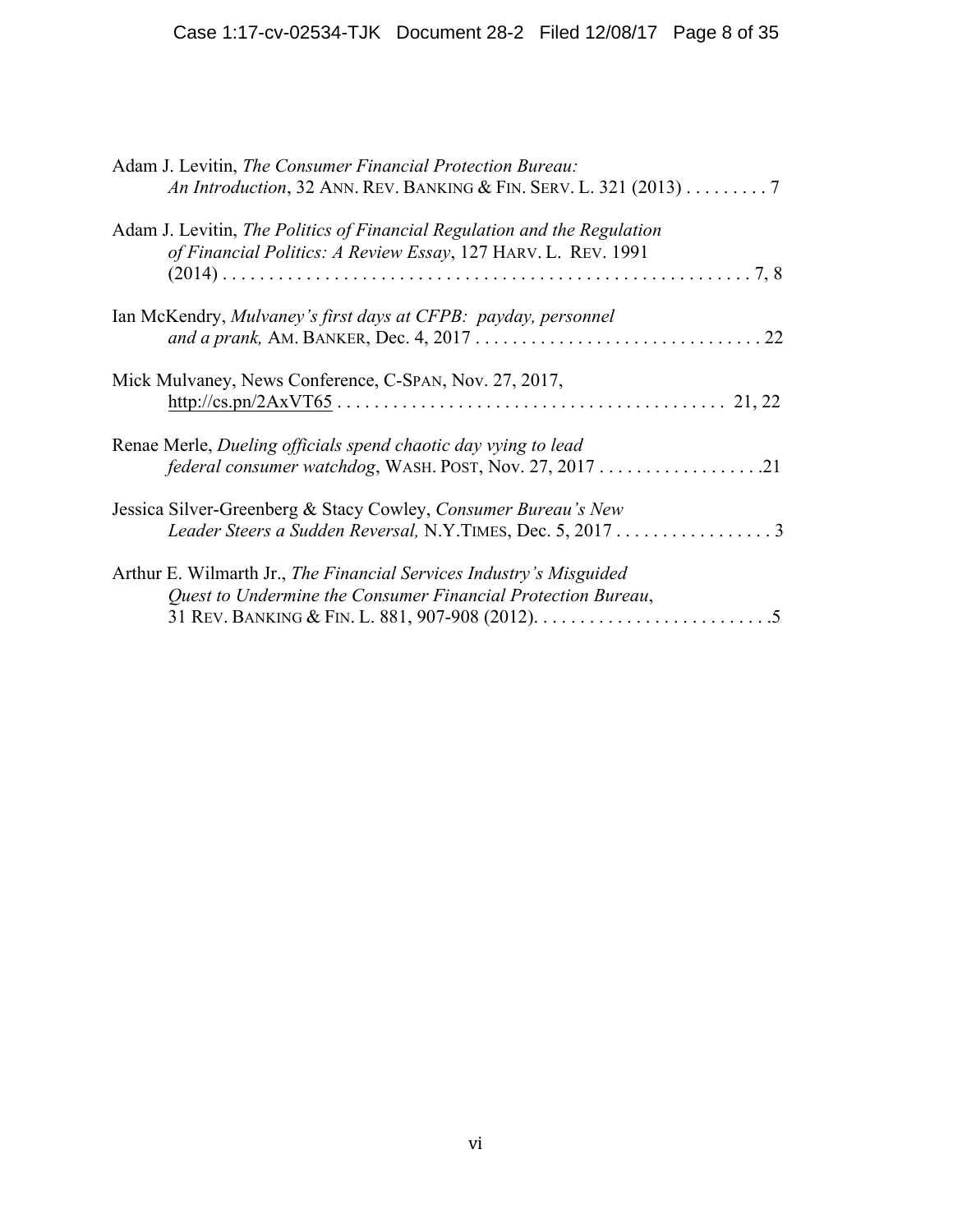#### **INTEREST OF** *AMICI CURIAE*

*Amici* are leading scholars of financial regulation and consumer finance who submit this brief to lend their expertise regarding the statutory independence of the Consumer Financial Protection Bureau mandated by Congress and the proper interpretation of federal succession statutes for leadership changes at the agency in light of Congress' intent. *Amici* and their affiliations are listed in Appendix A.

#### **SUMMARY OF THE ARGUMENT**

This case involves respect for law in two critical respects: the mandate of agency independence and the orderly succession of agency leadership, which is a hallmark of American democracy. Plaintiff Leandra English took the high road by filling this suit and asking a neutral federal court to determine the outcome of this successorship dispute. Defendants Donald J. Trump and Michael John Mulvaney instead opted to seize power at an agency rather than asking for a court to resolve the dispute. The preliminary injunction Plaintiff English seeks is appropriate to enable this dispute to be resolved in an orderly fashion through law rather than through a party's creation of facts on the ground.

The controversy in this case is who lawfully serves as the Acting Director of the Consumer Financial Protection Bureau (CFPB or the Bureau): the Deputy Director, Plaintiff English, or the Director of Office of Management and Budget (OMB), Defendant Mulvaney. Deputy Director English's appointment as Acting Director is authorized by the Dodd-Frank Wall Street Reform and Consumer Protection Act of 2010 (Dodd-Frank Act), which states that the Deputy Director of the CFPB "shall . . . serve as acting Director in the absence or unavailability of the Director." 12 U.S.C. § 5491(b)(5)(B). In contrast, Defendant Mulvaney's claim rests on the Defendant Trump's invocation of the Federal Vacancies Reform Act of 1998 (FVRA) as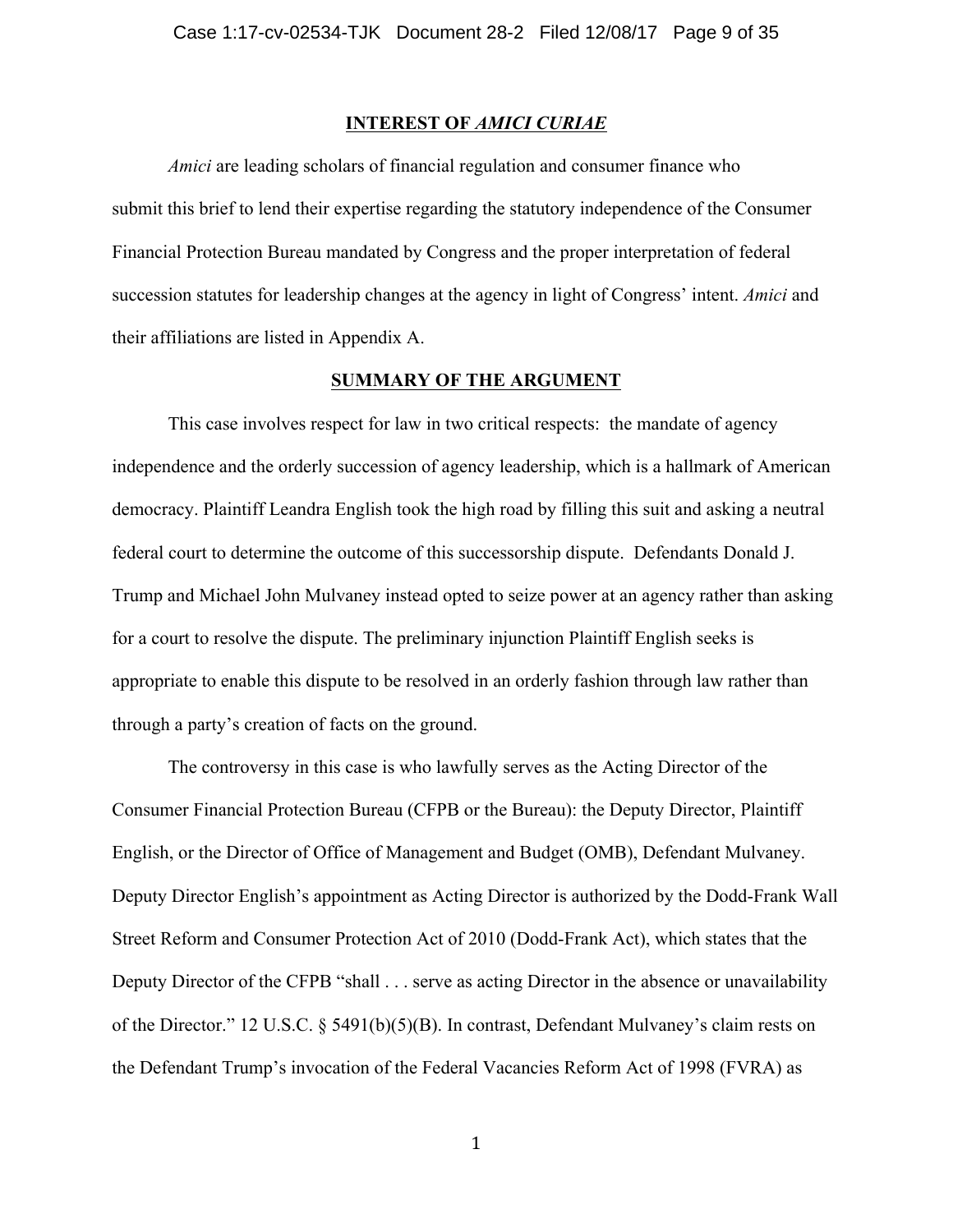authority for the appointment of Defendant Mulvaney to be Acting CFPB Director. 5 U.S.C. §  $3345(a)$ .

As scholars of financial regulation, we believe that Deputy Director English's claim is correct for a simple reason: the only applicable statute to the succession question is the Dodd-Frank Act. In the Dodd-Frank Act, Congress expressly provided for a mandatory line of succession for the position of CFPB Director, stating that the Deputy Director "shall" serve as the Acting Director in the event of a vacancy. Congress selected this provision after considering and rejecting the FVRA during the drafting of the Dodd-Frank Act, and Congress's selection of this succession provision is an integral part of its design of the CFPB as an agency with unique independence and protection from policy control by the White House. Thus, the appointment of any White House official, but especially of the OMB Director as Acting CFPB Director is repugnant to the statutory design of the CFPB as an independent agency.

The FVRA has no application to the position of CFPB Director. By its own terms, the FVRA is inapplicable as it yields to subsequently enacted statutes with express mandatory provisions for filling vacancies at federal agencies. This is apparent from the text of the FVRA, from the FVRA's legislative history, and from the need to comport with the basic constitutional principle that a law passed by an earlier Congress cannot bind a subsequent Congress. Moreover, the FVRA does not apply to "any member who is appointed by the President, by and with the advice and consent of the Senate to any" independent agencies with a multi-member board. 5 U.S.C. § 3349c(1). The CFPB Director is such a "member," because the CFPB Director also serves as a member of a separate multi-member independent agency: the Board of Directors of the Federal Deposit Insurance Corporation (FDIC).

Deputy Director English is seeking a preliminary injunction, and it should be granted. As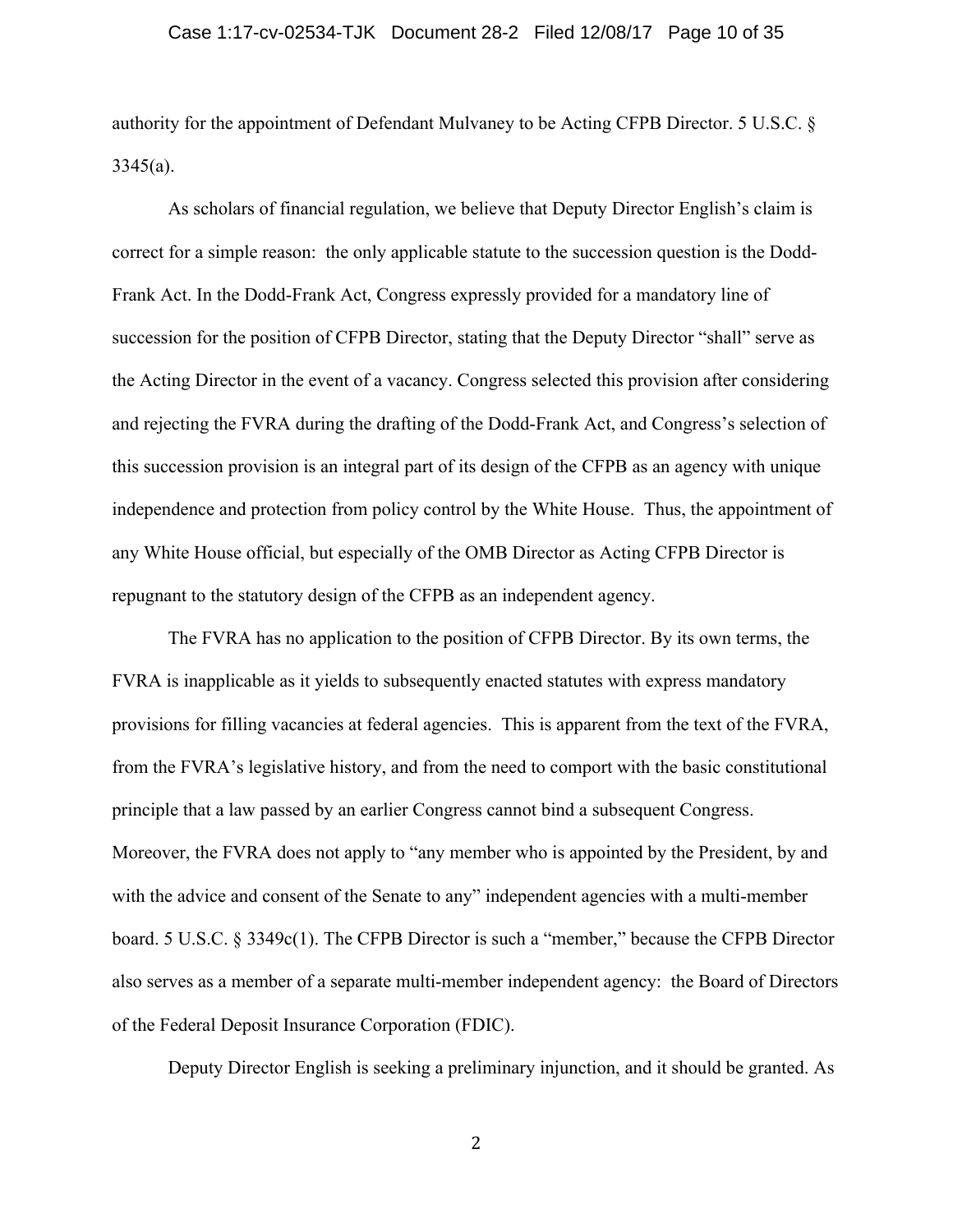will be shown, Deputy Director English has a high likelihood of success on the merits given the strength of her statutory arguments that the Dodd-Frank Act controls the CFPB Directorship succession. Unless the Court grants Deputy Director English's request for a preliminary injunction, the CFPB will suffer irreparable harm because it will be subjected to the direct political control by the White House that Congress took pains to forbid. Moreover, without a preliminary injunction, Defendant Mulvaney will continue to take actions that may compromise the CFPB's positions in litigation. *See, e.g.*, Jessica Silver-Greenberg & Stacy Cowley, *Consumer Bureau's New Leader Steers a Sudden Reversal,* N.Y.TIMES, Dec. 5, 2017. Nor will the President's rights be in any way limited by such a preliminary injunction: the President remains able to seek Senate confirmation of a nominee for CFPB Director. All the President is being asked to do is fish or cut bait and proceed through normal constitutional order. The granting of a preliminary injunction is also very much in the public interest as it enables the controversy over the rightful claim to the CFPB Directorship to be resolved through an impartial court and not through a naked grab of power by the President.

#### **ARGUMENT**

## **I. The Text, Structure, Purpose, and Legislative History of the Dodd-Frank Act Show That It Is the Exclusive Mechanism Governing the Succession of the CFPB Director**

#### **A. "Shall" Means "Shall": Congress Unambiguously Chose to Specify a Succession Line for CFPB Director in the Dodd-Frank Act**

The Dodd-Frank Act expressly provides a mandatory line of succession for the CFPB Director: in the event of the "absence or unavailability" of the Director—a phrase that Defendants concede are capacious enough to readily encompass vacancy—the Deputy Director "*shall*" serve as Acting Director. 12 U.S.C. § 5491(b)(5)(B) (emphasis added). By using the word "shall" Congress could not have been clearer: the Dodd-Frank Act provides a mandatory and therefore exclusive line of succession for the CFPB Director. The Dodd-Frank Act's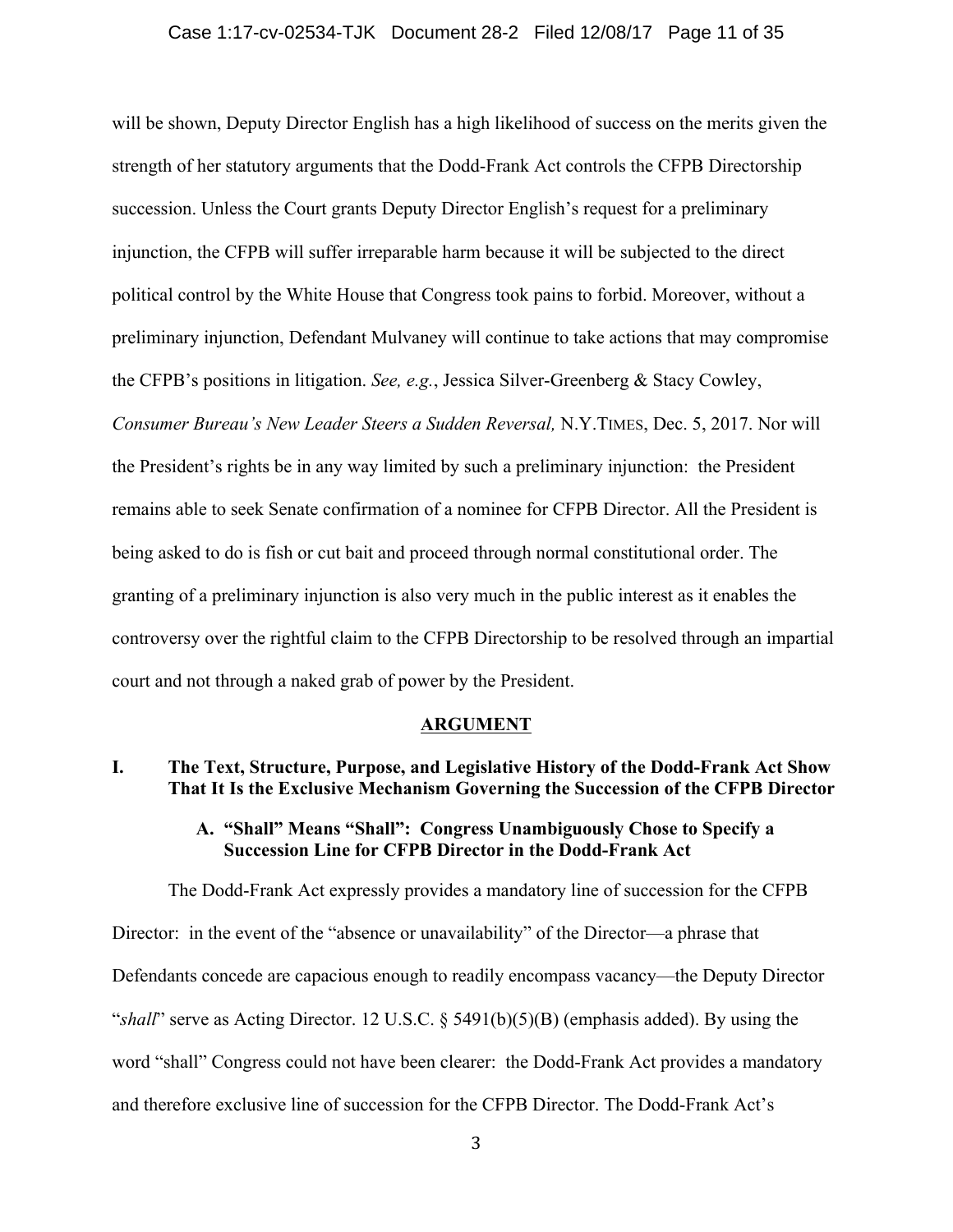language does not brook any alternative method of appointment of an Acting Director for the CFPB. Applying the FVRA to allow for Defendant Mulvaney's appointment would make a nullity of Congress's express command.

## **B. The Legislative History of the Dodd-Frank Act Shows that Congress Rejected the Application of the FVRA to the CFPB Director**

The legislative history of the Dodd-Frank Act indicates that Congress deliberately rejected the FVRA as a line of succession in favor of the Deputy Director automatically becoming Acting Director. The version of the Dodd-Frank Act that passed the House envisioned a "Consumer Financial Protection Agency" that would initially be led by a single Director prior to the agency transitioning into a multi-member commission. H.R. 4173, 111<sup>th</sup> Cong.  $\S$ 4102(b)(6)(B) (2010). The House Bill provided that the FVRA would apply during the period when there was only a single Director. *Id.* Notably, the House Bill did not include make the Director (or subsequent commission chair) a member of the FDIC Board. In contrast to the House Bill, the Senate Bill, S. 3217, contained the single Director structure and exact language regarding line of succession that were adopted by the Conference Committee and ultimately enacted as the Dodd-Frank Act.

The legislative history of the Dodd-Frank Act shows that Congress was fully aware of the FVRA as a possibility, at least when the agency's Director did not also serve on what is unquestionably a multi-member board of an independent agency, as discussed *infra* part II.B. In the final legislation, Congress deliberately elected not to use the FVRA as a line of succession, instead making clear that the FVRA would not apply both by the use of mandatory "shall" language in the line of succession and by placing the CFPB Director on a multi-member board of an independent agency and thus outside the scope of the FVRA.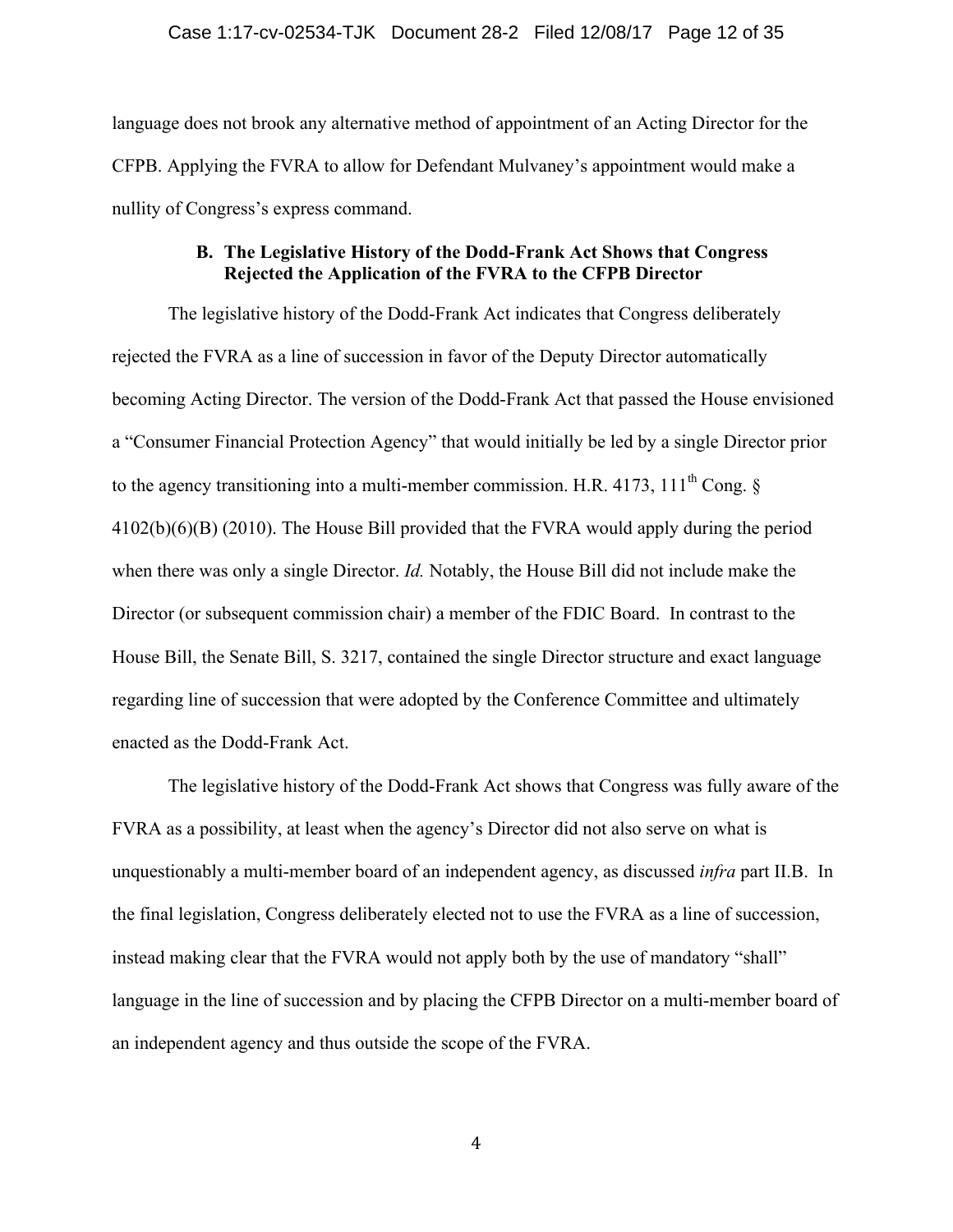## **C. The Dodd-Frank Act's CFPB Director Succession Provision Is Integral to the Agency Independence Mandated by Congress**

The Dodd-Frank Act's provision governing the succession of the CFPB Director is not happenstance, but is integral to the design of the CFPB as an agency with a unique structure (as reflected in the Senate Bill, the structure of which was ultimately adopted) whose goal is maximizing the agency's independence from the President while maintaining accountability to Congress and the public. $<sup>1</sup>$ </sup>

## **1. Congress Designed the CFPB to Have Maximum Independence from Political Interference**

Independence from political control by the White House has been a cornerstone of federal bank regulation since the 1863 enactment of the National Bank Act. Congress has endowed all federal bank regulators with independence to ensure the safety and soundness of our nation's banking system and the financial health of American citizens. *See, e.g.,* Arthur E. Wilmarth Jr., *The Financial Services Industry's Misguided Quest to Undermine the Consumer Financial Protection Bureau*, 31 REV. BANKING & FIN. L. 881, 907-908 (2012). Absent such independence from political interference, the President could readily goose the economy for short-term political gain via control of the credit channel or even direct financing to favored political groups and away from disfavored groups. The independence of federal bank regulators from daily political control by the White House is essential for ensuring financial stability and that financial institutions are not used for political ends.

When Congress created the CFPB in the Dodd-Frank Act in 2010, it was particularly concerned with ensuring the agency's independence. *See* S. REP. No. 111-176, at 11 (2010); *id.*  at 174 (a "strong and independent Bureau with a clear mission to keep consumer protections up-

<sup>&</sup>lt;sup>1</sup> We note that there is controversy about the constitutionality of the CFPB's structure. These issues are not before the Court in this litigation, and need not be addressed; avoidance principles dictate that the agency's structure, although novel, should be presumed constitutional.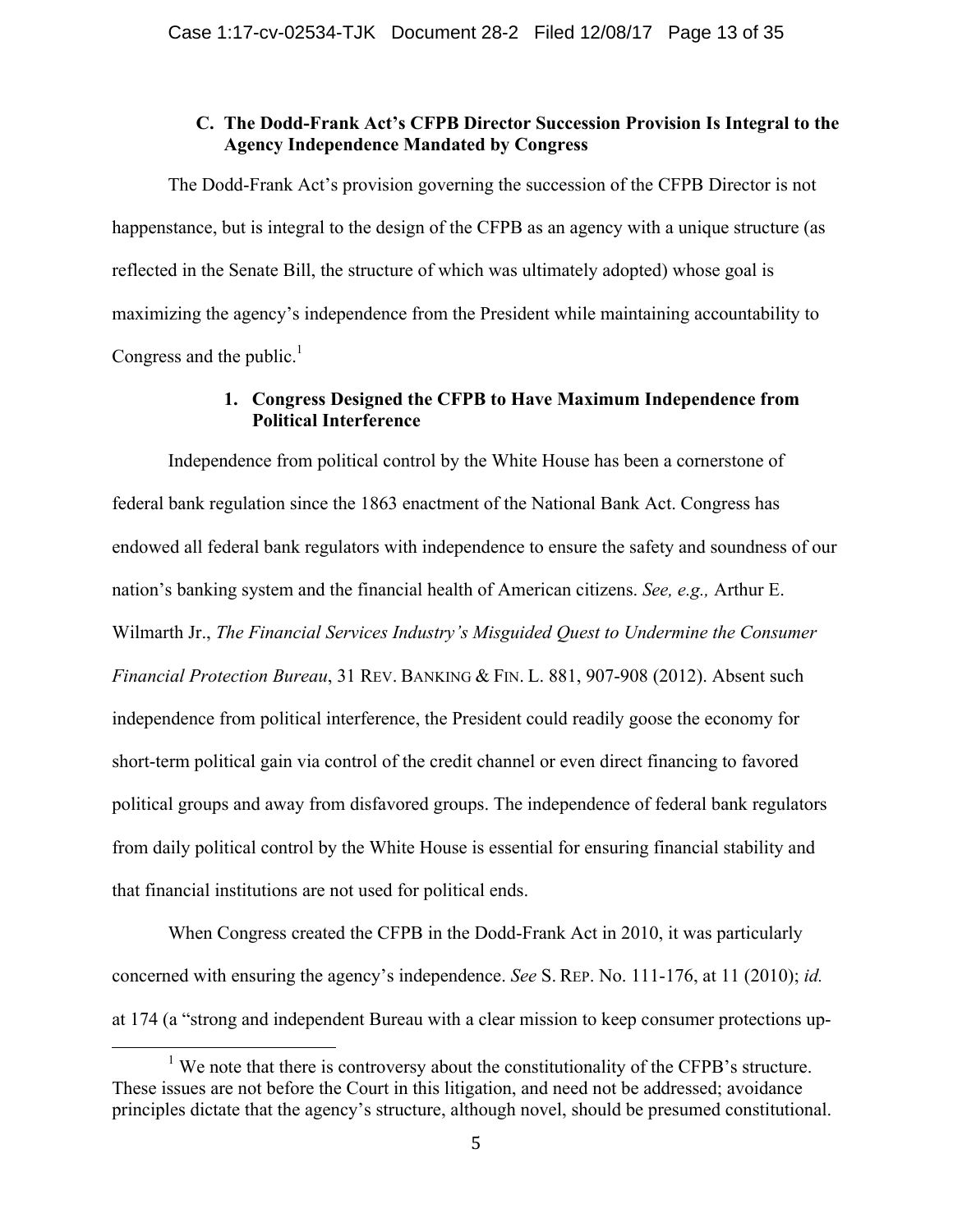#### Case 1:17-cv-02534-TJK Document 28-2 Filed 12/08/17 Page 14 of 35

to-date with the changing marketplace will reduce the incentive for State action and increase uniformity"); Statement of Senator Cardin, *Wall Street Reform and Consumer Protection Act— Conference Report*, Cong. Rec. S5870, S5871 (July 15, 2010) ("This legislation will create a consumer bureau . . . that is independent, so the consumer is represented in the financial structure"); Statement of Sen. Kaufman, *id.* at S5885 (stating that the Dodd-Frank Act "establishes an independent [CFPB] with strong and autonomous rulemaking authority . . ."). Congress created the CFPB in response to the 2008 financial crisis, which wreaked havoc in its wake. Rampant consumer abuses in the residential mortgage market precipitated the crisis, nearly destroying the global financial system, throwing millions of Americans out of work, and culminating in several million home foreclosures. *See, e.g.,* KATHLEEN C. ENGEL & PATRICIA A. MCCOY, THE SUBPRIME VIRUS: RECKLESS CREDIT, REGULATORY FAILURE, AND NEXT STEPS 14- 148 (2011); Christopher J. Goodman & Stephen M. Marice, *Employment loss and the 2007-09 recession: an overview*, MONTHLY LABOR REV. 3 (Bureau of Labor Statistics, April 2011), http://bit.ly/2ko7Es3. Post-mortems of the crisis revealed that conscious forbearance by the federal bank regulators, who had primary responsibility for consumer financial protection at the time, was a major contributing factor in the 2008 crisis. ENGEL & MCCOY, *supra*, at 149-205; THE FINANCIAL CRISIS INQUIRY REPORT: FINAL REPORT OF THE NATIONAL COMMISSION ON THE CAUSES OF THE FINANCIAL AND ECONOMIC CRISIS IN THE UNITED STATES xvii-xviii, xxi, xxiii (2011). These regulators were tasked with both ensuring bank profitability and consumer protection and prioritized the short-term profitability of banks over consumer protection.

Part of the reason for the bank regulators' inaction was the conflict between their mission of ensuring bank safety and soundness and their consumer protection mission. Adam J. Levitin, *The Consumer Financial Protection Bureau: An Introduction*, 32 ANN. REV. BANKING & FIN.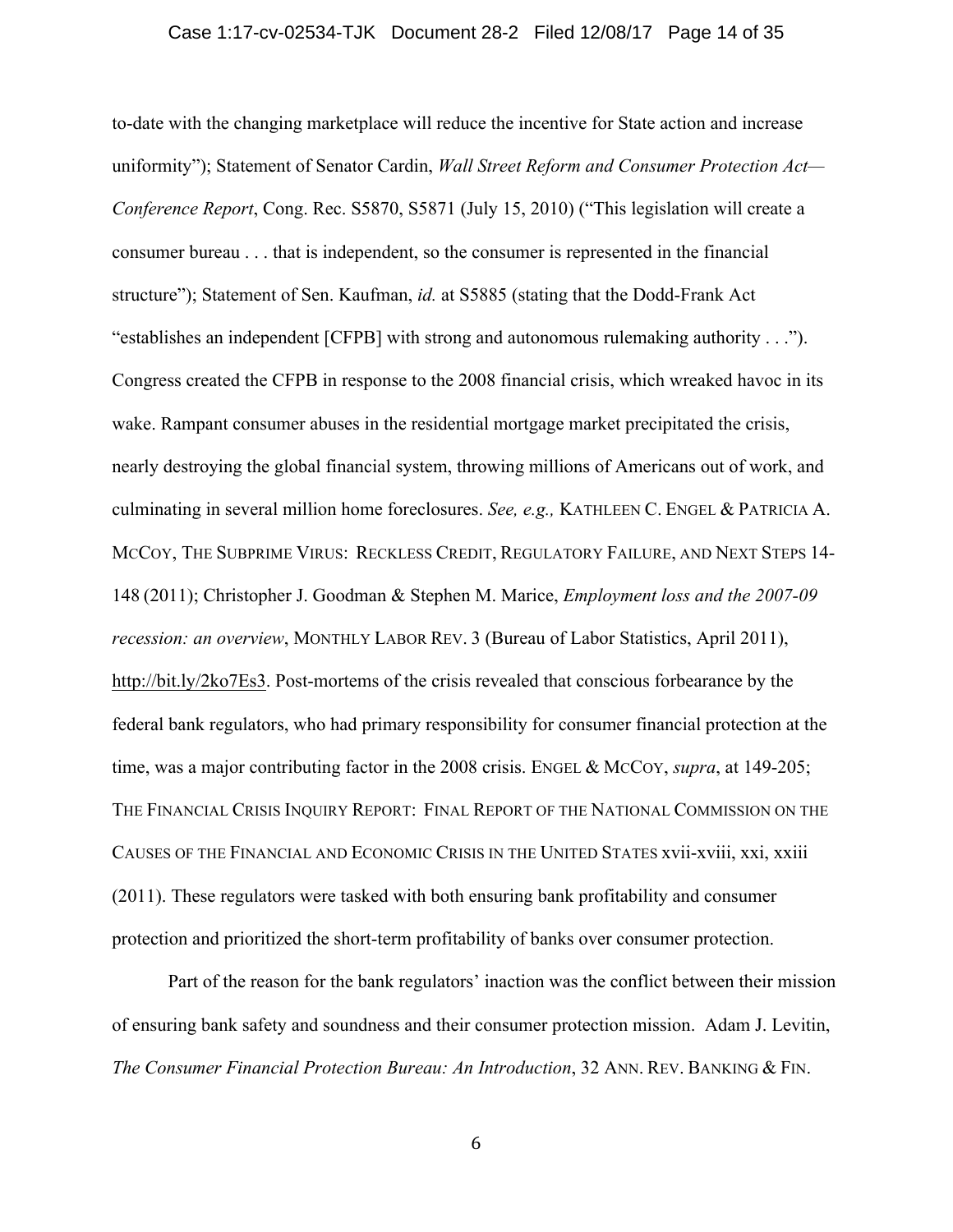SERV. L. 321, 329-31 (2013). To address this problem, Congress transferred primary federal authority for consumer financial protection from the existing federal bank regulators to the CFPB, which has one sole mission: protecting the financial well-being of American consumers.

A second problem that plagued bank regulators, however, was "regulatory capture" when agencies come to serve the interests of regulated industries rather than those of the public. *See, e.g*., Adam J. Levitin, *The Politics of Financial Regulation and the Regulation of Financial Politics: A Review Essay*, 127 HARV. L. REV. 1991, 2041-45 (2014) (hereinafter "Levitin, *Financial Politics*"). The concern about capture animated proposals for a consumer financial protection agency, *see* U.S. Dep't of the Treasury, *Financial Regulatory Reform: A New Foundation: Rebuilding Financial Supervision and Regulation* 29 (2009) (putting forth a proposal for a federal consumer financial protection agency and expressing concerns about regulatory capture); Oren Bar-Gill & Elizabeth Warren, *Making Credit Safer*, 157 U. PA. L. REV. 1, 99 n.325 (2008) (proposing a consumer financial protection agency and noting that "minimizing the risk of capture is a main regulatory-design challenge in implementing our proposal."), and is reflected in the unique structure of the CFPB. Levitin, *supra* at 2056.

Congress sought to insulate the new CFPB from industry capture and partisan politics by vesting it with important mainstays of independence from the executive branch and the White House. Those safeguards include formal status as an independent agency, a Director appointed by the President and confirmed by the Senate who can be fired only for good cause, a locale outside of the executive branch, independent funding, and exemption from reviews by OMB and the White House.<sup>2</sup> Dodd-Frank's directive on the appointment of the CFPB's Acting Director is

<sup>&</sup>lt;sup>2</sup> Congress took care to balance the CFPB's independence with checks making the CFPB accountable to Congress, the courts, the President, and the public in multiple ways. Levitin, *Financial Politics, supra* at 2057. The CFPB's Director must appear at least twice a year before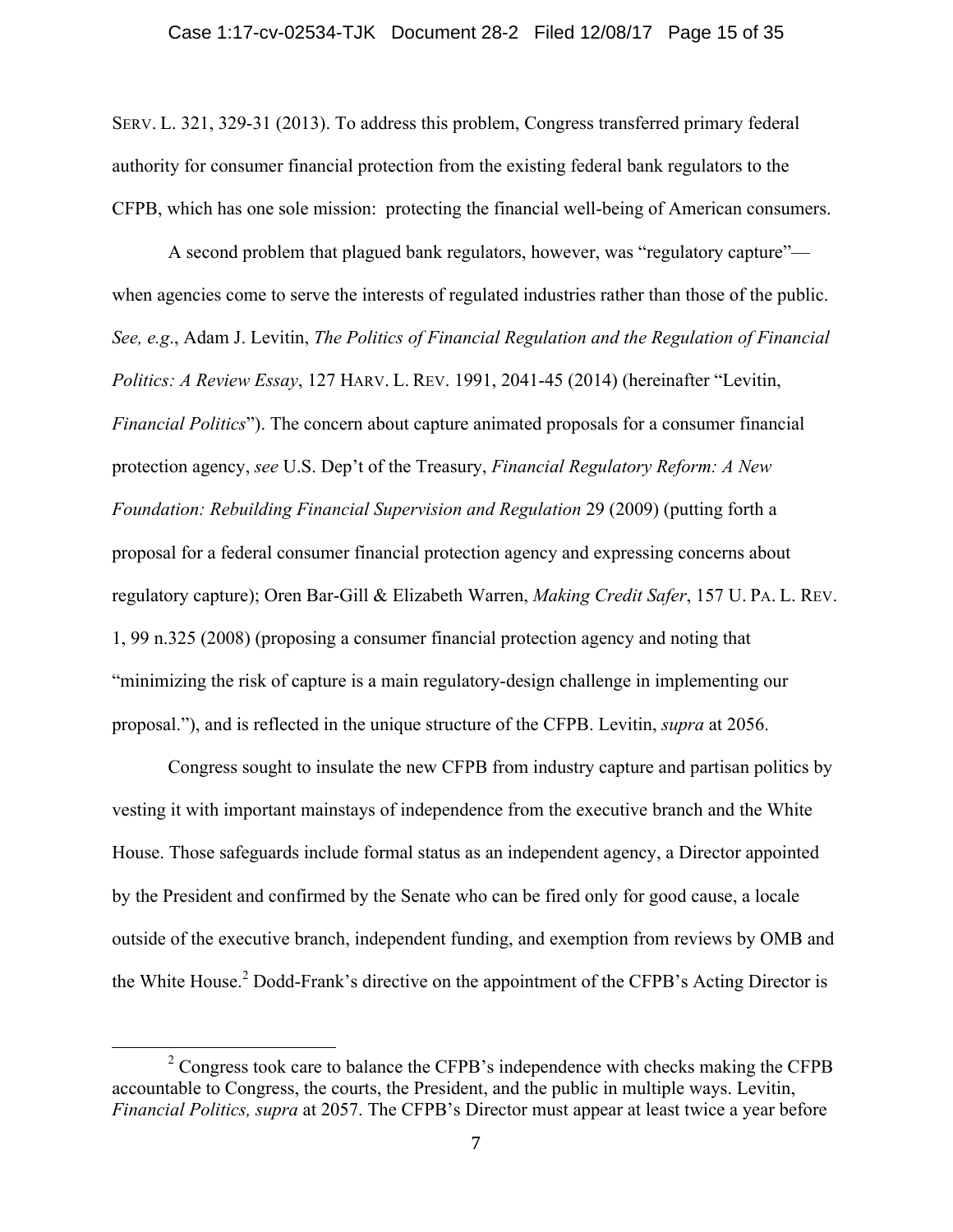integral to this statutory scheme of agency independence.

## **i. Formal Independent Status**

The Dodd-Frank Act provision establishing the CFPB spells out the agency's independence: "There is established in the Federal Reserve System, *an independent bureau* to be known as the 'Bureau of Consumer Financial Protection' . . ." 12 U.S.C. § 5491(a) (emphasis added); *accord*, Joint Explanatory Statement of the Committee of Conference 874 (2011), http://bit.ly/2ntHMfa (the CFPB "will be an independent bureau within the Federal Reserve

System").

## **ii. Term and Tenure of CFPB Director**

The CFPB's leadership structure is fundamental to Congress's design of an agency free

from independence from direct daily policy control by the President. The CFPB is headed by a

Director, who "shall be appointed by the President, by and with the advice and consent of the

Senate," 12 U.S.C. § 5491(b)(2), and "shall serve for a term of 5 years." 12 U.S.C. § 5491(c)(1).

This provision protects the CFPB's autonomy by allowing the Director to serve past the four-

the relevant Congressional Committees and submit a comprehensive report on topics ranging from regulatory obstacles and objectives to budgetary justifications, as well as an analysis of past and anticipated agency actions. 12 U.S.C. §§ 5493(b)(3)(C), (d)(4), 5496, 5497(e)(4)(A). The Government Accountability Office conducts an annual audit of the CFPB, 12 U.S.C. §§ 5496a(b), 5497(a)(4)(D), (a)(5), and the Federal Reserve's Inspector General oversees the CFPB through reviews, 5 U.S.C. App. 3. Ultimately, Congress can also amend or repeal the authorizing legislation for the CFPB.

<u> 1989 - Andrea San Andrea San Andrea San Andrea San Andrea San Andrea San Andrea San Andrea San Andrea San An</u>

CFPB rulemakings are subject to the Administrative Procedure Act. 12 U.S.C.  $\S$  5491(a). The Dodd-Frank Act also made the CFPB one of only three agencies subject to the Small Business Regulatory Enforcement Fairness Act, which requires the CFPB to consult with, and gain direct input from, small businesses regarding proposed rulemakings. 5 U.S.C. § 609(d)(2). In addition, the CPFB is the only agency whose rulemakings are subject to a veto by the Financial Stability Oversight Council. 12 U.S.C. § 5513. The CFPB lacks independent litigation authority before the Supreme Court without leave of the Attorney General, 12 U.S.C. § 5564(e), and the CFPB's rulemakings and enforcement actions are subject to judicial review. 12 U.S.C. § 5491(a). Congress further has the power to overturn CFPB rules under the Congressional Review Act. 5 U.S.C. §§ 801 et seq.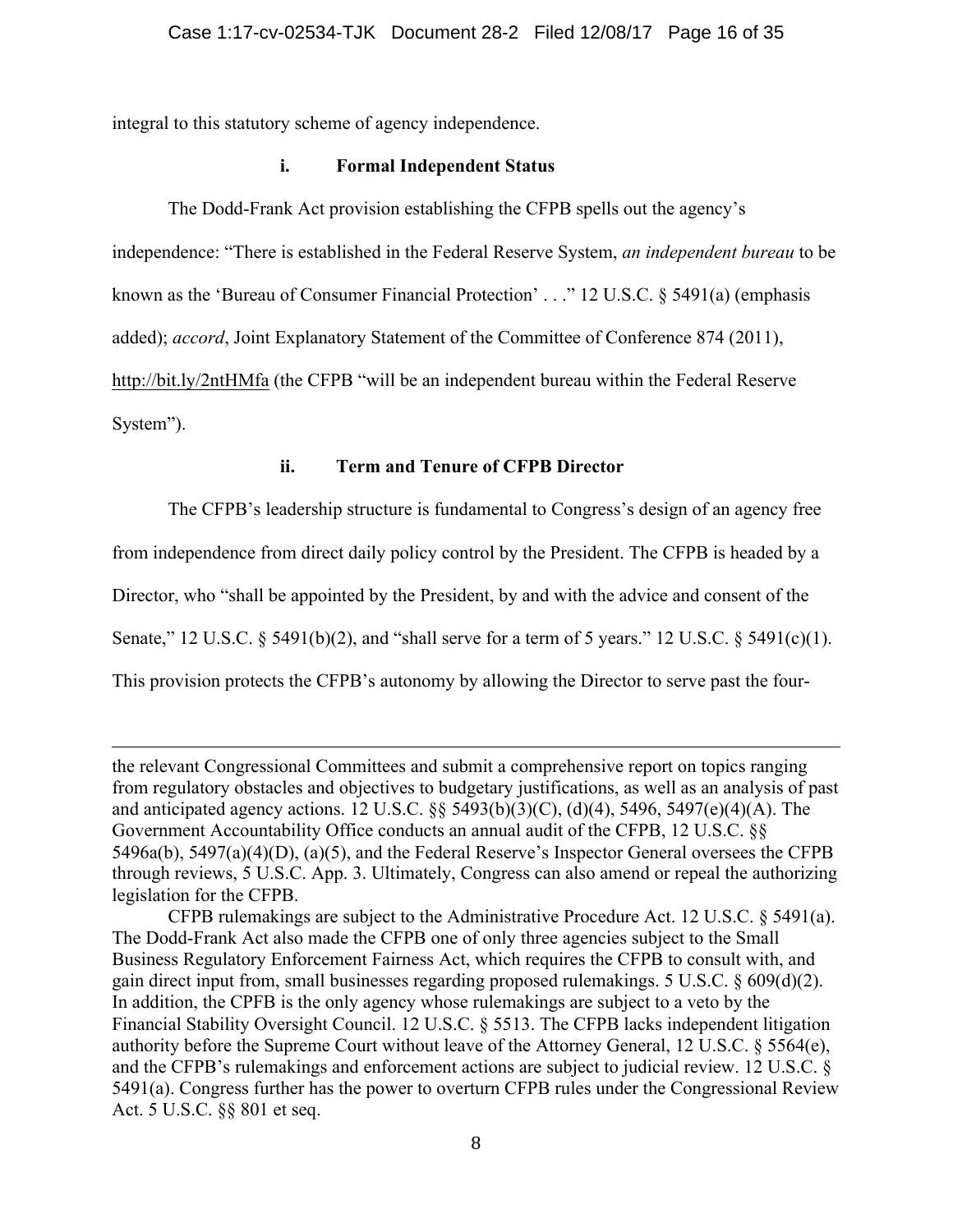year term of the President.

The Dodd-Frank Act further enhanced the independence of the CFPB by providing that that the President may only "remove the Director for inefficiency, neglect of duty, or malfeasance in office." 12 U.S.C. § 5491(c)(3). This provision augments the independence of the CFPB by shielding the Director from being fired because of a policy disagreement with the President. Without the for-cause removal provision, a President could credibly threaten the CFPB Director's removal unless the Director complied with the President's requests, and if the Director did not comply, the President could replace the Director with a new (and presumably compliant) Director. That, in turn, would allow a President to attempt to achieve a short-term boost to the economy by reducing consumer finance regulation and loosening credit, leaving the costs of unsustainable credit to a future administration. Likewise, if the President could replace the CFPB Director at will, the President could freely interfere with civil enforcement decisions.

In addition, without protection from termination at will, the concentrated and well-heeled financial services industry lobby could pressure a President to relax regulations through removal or the threat of removal of the Director. Consumer advocates cannot compete with such wellheeled lobbying. For-cause-only removal helps level the playing field between industry and consumer interests by ensuring that industry or select companies cannot forestall or undo regulation simply by persuading the President to threaten the removal of the CFPB Director. Instead, it is Congress that retains the ultimate oversight over CFPB policy.

#### **iii. Organizational Situs**

Congress located the CFPB within the Federal Reserve System as "an independent Bureau." 12 U.S.C. § 5491(a). Because the Federal Reserve System itself is outside of the executive branch, this decision helps insulate the CFPB from undue political influence.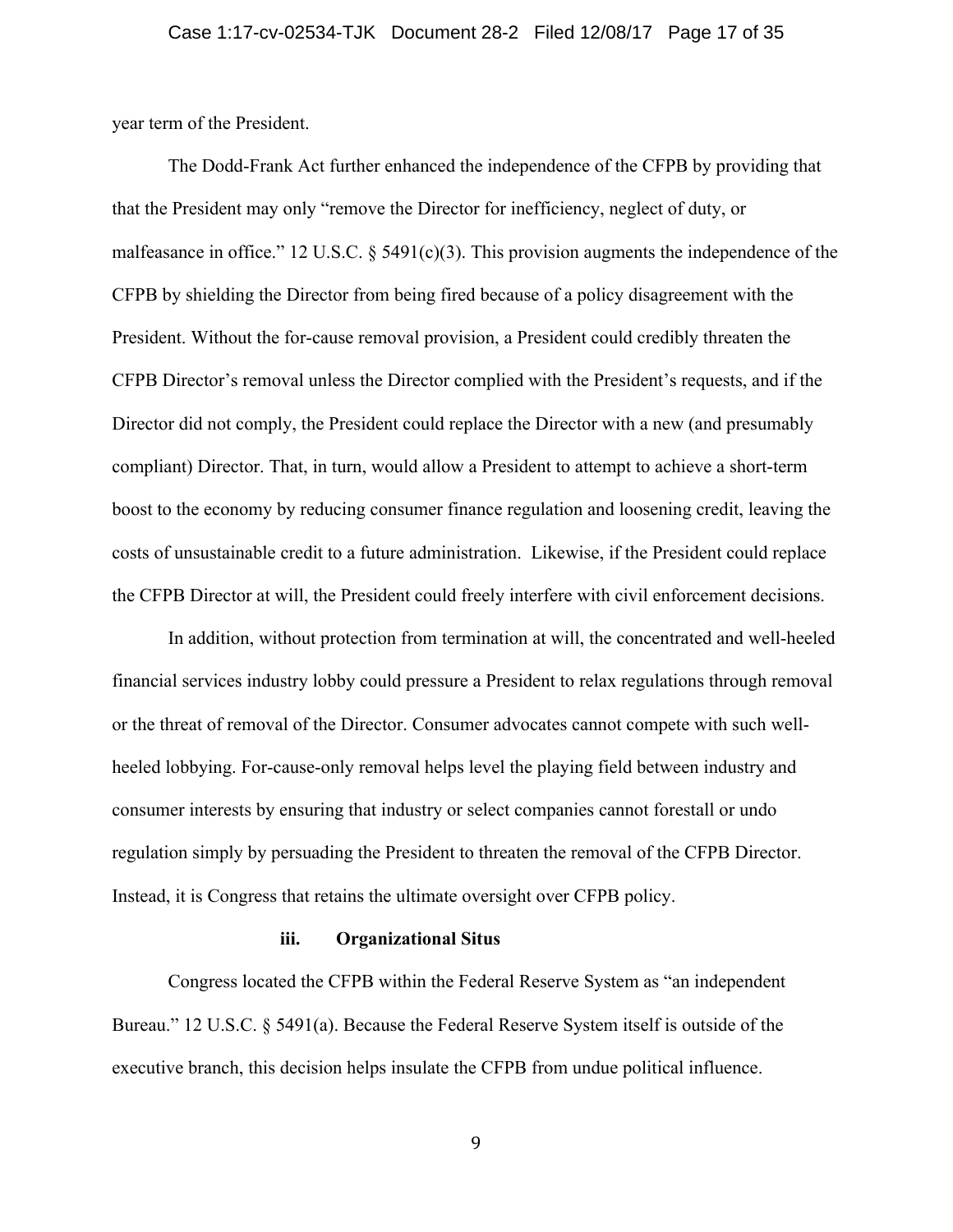This arrangement—locating the CFPB outside of the executive branch—is the norm for financial regulators: the Federal Reserve System is independently located, as are the FDIC, National Credit Union Administration, Federal Trade Commission, Federal Housing Finance Agency, Securities and Exchange Commission, and the Commodities Futures Trading Commission. Although the Office of the Comptroller of the Currency is located within the U.S. Department of the Treasury, it enjoys statutory freedom from interference from the Treasury Secretary. 12 U.S.C. § 1; 31 U.S.C. § 321(c). Even though the OCC is the only financial regulator located within a department, it is considered independent from the executive branch, as are all the other federal regulators. *See* Henry B. Hogue, Marc Labonte & Baird Webel, *Independence of Federal Financial Regulators: Structure, Funding, and Other Issues* 25 (Cong. Res. Serv. R43391, Feb. 28, 2017), http://bit.ly/2AWAfev ("Hogue").

Congress not only provided for the CFPB to be independent of the President, but also cordoned it off from interference by the Board of Governors of the Federal Reserve. Under the Dodd-Frank Act, absent other statutory authority, the Federal Reserve Board may not: (1) "intervene in any matter or proceeding before the Director, including examinations or enforcement actions;" (2) "appoint, direct, or remove any officer or employee of the Bureau;" or (3) "merge or consolidate the Bureau, or any of the functions of the Bureau, with any division or office of the Board of Governors or the Federal reserve banks." 12 U.S.C. § 5492(c)(2). Similarly, the Federal Reserve Board "may not delay or prevent the issuance of any rule or order of the Bureau" and "[n]o rule or order of the Bureau shall be subject to approval or review by the Board of Governors." 12 U.S.C. § 5492(c)(3).

In sum, Congress took pains to assure the CFPB's independence by locating it outside of the executive branch and insulating it from Federal Reserve Board interference. Congress further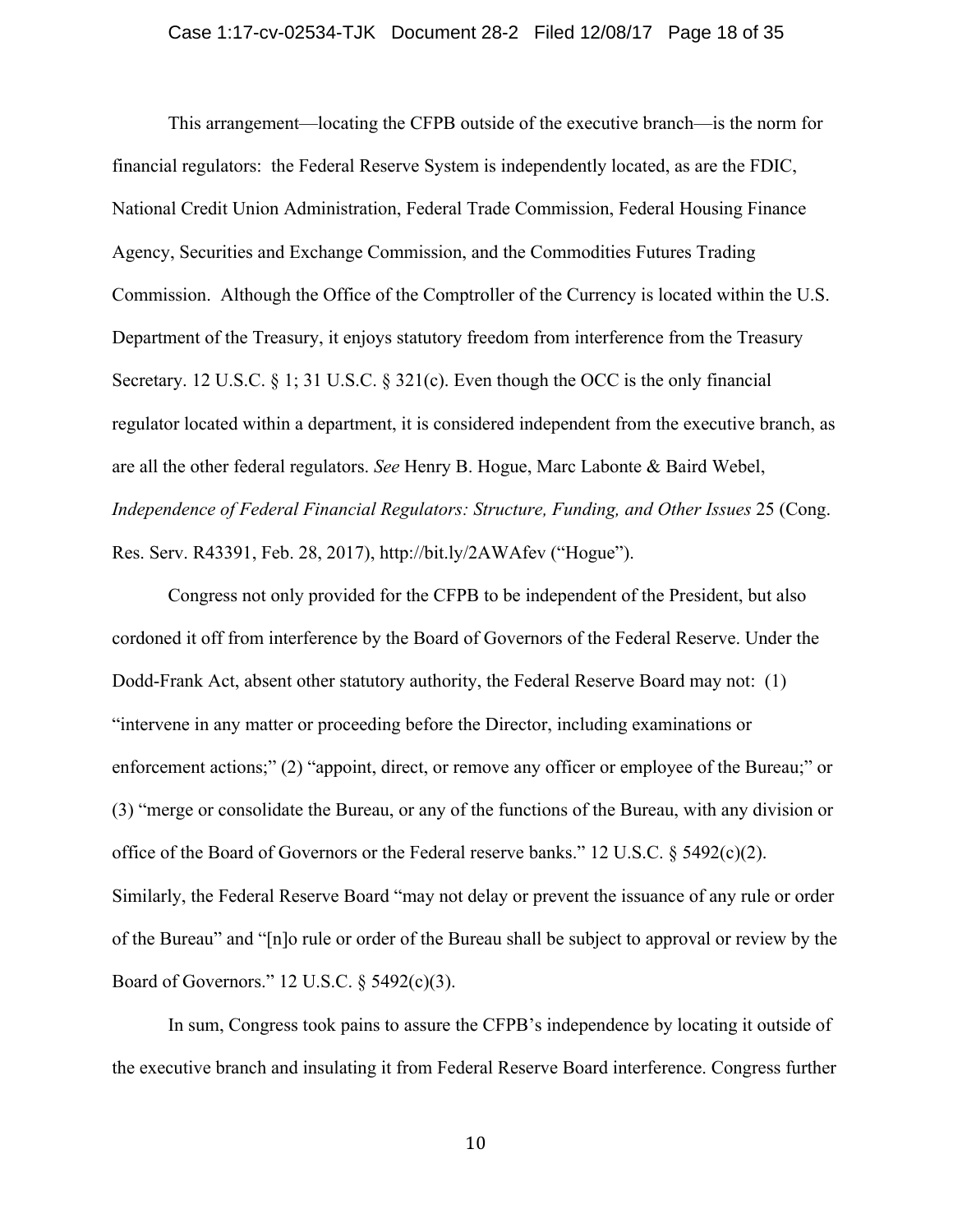decided to fund the CFPB's operations with Federal Reserve System funds, rather than appropriated funds, to bolster the agency's autonomy, as the next section discusses.

#### **iv. Independent Funding**

Industry capture of agencies can occur in various ways, but agency funding is a key pressure point. Congress has historically funded federal bank regulators independently of the appropriations process to shield bank oversight from political interference. *See* Hogue, *supra,* at 25 ("[T]he annual appropriation processes and periodic reauthorization legislation provide Congress with opportunities to influence the size, scope, priorities, and activities of any agency"). For this reason, Congress exempts all federal bank regulators from Congressional appropriations for their funding.<sup>3</sup> *Id.* 

While the CFPB, like all other federal bank regulators, is not subject to the appropriations process, it differs from other federal bank regulators in that it does not generate its own funding. Instead, the CFPB's funding consists of transfers from the Board of Governors of the Federal Reserve, capped at twelve percent of the total operating expenses of the Federal Reserve System reported in the Federal Reserve System's 2009 annual report, adjusted for inflation. 12 U.S.C. §  $5497(a)(1)-(a)(2)$ .

Congress specifically placed the CFPB on independent financial footing due to the danger of reliance on the appropriations process. S. Rep. No. 111-176, at 163 (2010) ("The assurance of adequate funding [for the CFPB from the Federal Reserve Board], independent of the Congressional appropriations process, is absolutely essential to the independent operations of

 $3$  The Federal Reserve System earns revenues from services to its members such as check-clearing, securities investments, and interest on loans. The OCC and the FHFA primarily fund themselves through fees on their regulated entities. The FDIC and the National Credit Union Administration generate revenue primarily through premiums paid by their insured entities for federal deposit and share insurance respectively. *See* Hogue, *supra*, at 26.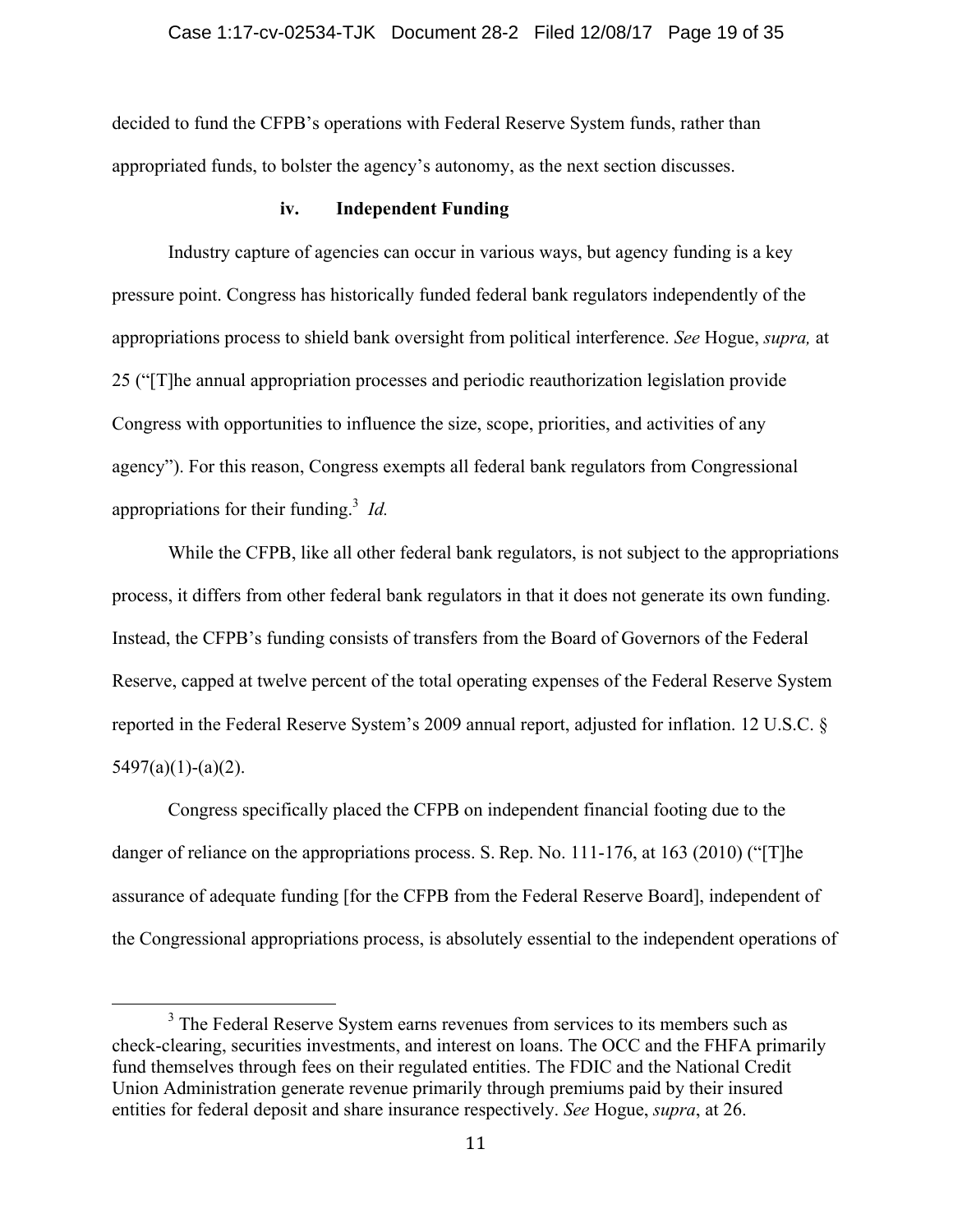any financial regulator"). As the Senate Report (*id.*) accompanying the Dodd-Frank Act explained, Congress had observed the harm of political pressure on the predecessor to FHFA:

This was a hard learned lesson from the difficulties faced by the Office of Federal Housing Enterprise Oversight (OFHEO), which was subject to repeated Congressional pressure because it was forced to go through the annual appropriations process. It is widely acknowledged that this helped limit OFHEO's effectiveness. For that reason, ensuring that OFHEO's successor agency—the Federal Housing Finance Agency—would not be subject to appropriations was a high priority for the Committee and the Congress in the Housing and Economic Recovery Act of 2008.

The cap on the CFPB's budget is unique among federal bank regulators, and its budget is,

as a result, modest compared to the budgets of other federal financial regulators. *See id.* at 163-

164. Thus, while the CFPB is structured to be independent of the political horse-trading and

logrolling of the appropriations process, it is still kept under tighter budgetary control than any

other federal bank regulator.

## **v. Limitations on Executive Oversight**

Consistent with its treatment of other independent federal bank regulators, Congress

further exempted CFPB actions from executive branch review. In one such measure, Congress

provided that legislative recommendations, testimony, and comments by the CFPB are not

subject to executive branch review, whether by OMB or any other federal officer or agency.

Specifically, Dodd-Frank states that:

No officer or agency of the United States shall have any authority to require the Director or any other officer of the Bureau to submit legislative recommendations, or testimony or comments on legislation, to any officer or agency of the United States for approval, comments, or review prior to the submission of such recommendations, testimony, or comments to the Congress [as long as those CFPB documents indicate that the views expressed therein are the CFPB's own].

12 U.S.C. § 5493(c)(4).

In another example of independence from executive oversight, Congress gave the CFPB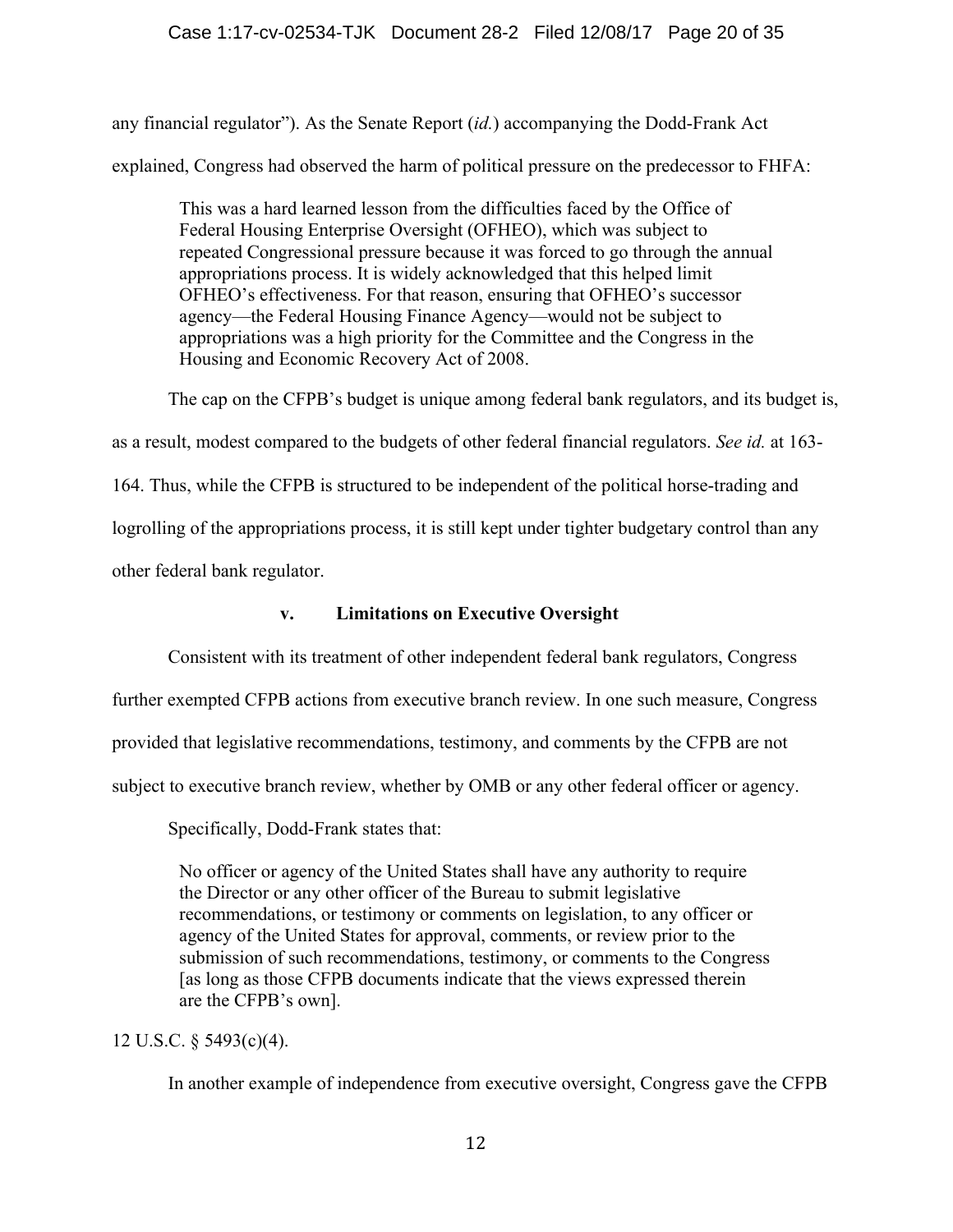#### Case 1:17-cv-02534-TJK Document 28-2 Filed 12/08/17 Page 21 of 35

a statutory exemption from budget review by OMB. Under the Dodd-Frank Act, the CFPB must provide copies of the Director's financial operating plans, forecasts, and quarterly reports to the Director of OMB. 12 U.S.C. § 5497(a)(4)(A). In a companion provision, however, Congress stated that there is no "obligation on the part of the Director [of the CFPB] to consult with or obtain the consent or approval of the Director of the Office of Management and Budget with respect to any report, plan, forecast, or" other information provided to OMB. 12 U.S.C. § 5497(a)(4)(E); *cf.* 12 U.S.C. § 1827 (extending similar protection to the FDIC). Similarly, nothing in the OMB reporting requirements may "be construed as implying . . . any jurisdiction or oversight over the affairs or operations of the Bureau." 12 U.S.C. § 5497(a)(4)(E).

Finally, the CFPB, like all federal bank regulators, is free from the usual requirement that agencies submit their rules to OMB's Office of Information and Regulatory Affairs (OIRA) for review and cost-benefit analysis. Executive Order 12866, *Regulatory Planning and Review*, 58 Fed. Reg. 51735 (Oct. 4, 1993). Executive Order 12866 contains an express exemption for agencies deemed to be "independent regulatory agencies" under the Paperwork Reduction Act. *Id.* § 3(b). The Paperwork Reduction Act's list of independent regulatory agencies includes the CFPB and other federal bank regulators. 44 U.S.C. § 3502(5). In this way, the CFPB and other federal bank regulators are exempt from White House review of their rules.

## **2. The Dodd-Frank Act's Directorship Succession Provision Is Integral to the Independence Congress Mandated for the CFPB**

Dodd-Frank's provision on the appointment of the CFPB's Acting Director is a key pillar supporting the architecture of agency independence that defines the CFPB. Under Dodd-Frank, the White House's single most important role with respect to the CFPB—the appointment of the permanent CFPB Director—may only be made "by and with the advice and consent of the Senate." 12 U.S.C. § 5491(b)(2). In contrast, no federal statute requires Senate confirmation for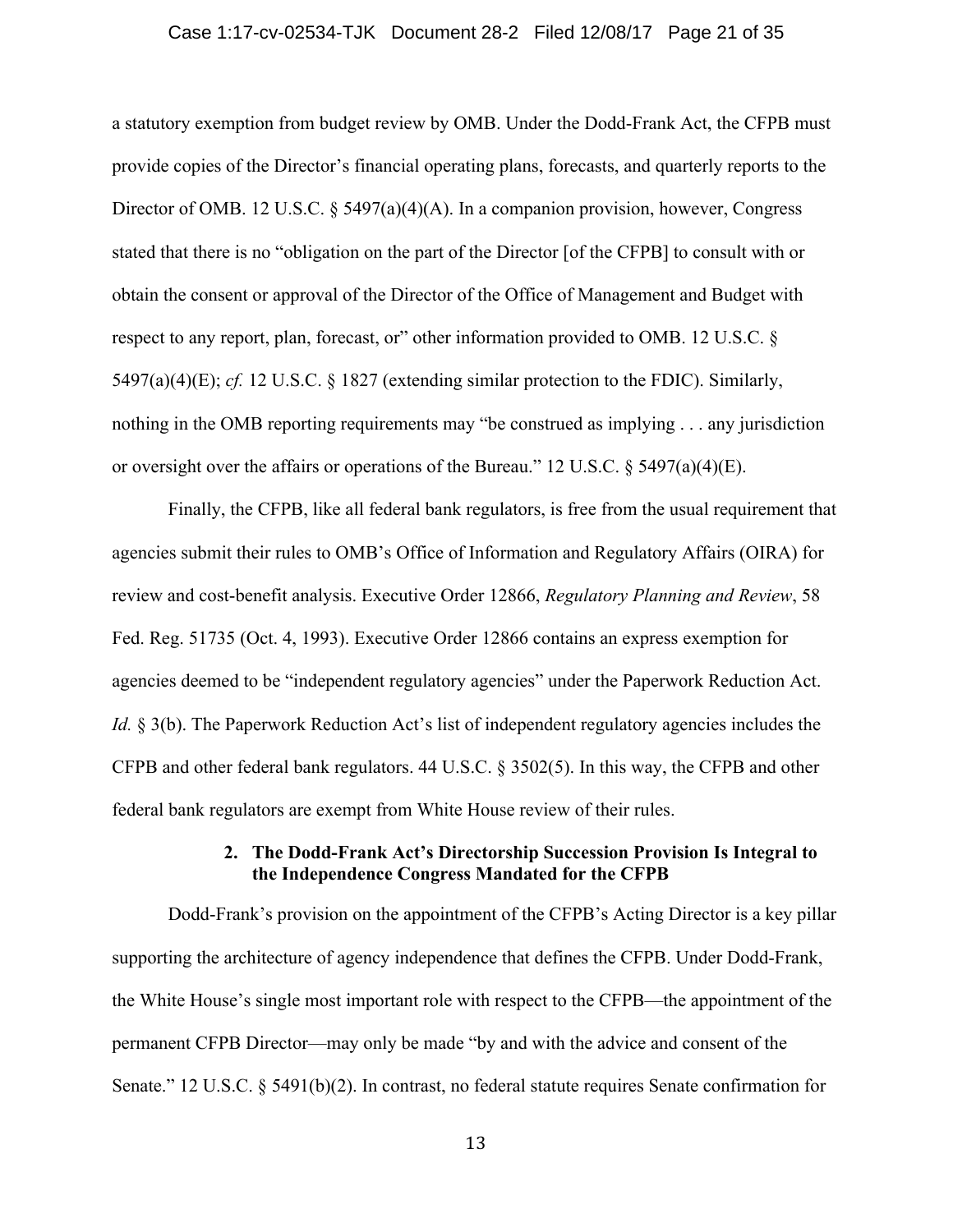#### Case 1:17-cv-02534-TJK Document 28-2 Filed 12/08/17 Page 22 of 35

appointment of an Acting Director for the CFPB. Thus, if the President had authority to name the CFPB's Acting Director under the FVRA, the President could bypass Senate confirmation of the agency's head by appointing the CFPB's Acting Director for up to 210 days without nominating a permanent Director. 5 U.S.C. § 3346(a)(1). Conceivably, the President could stack back-toback 210-day terms and delay a nomination until the end of a Presidency, resulting in up to 8 years of freely removable Acting Directors of the President's choice, followed by a 5-year term for a duly confirmed Director of the President's nomination. To avoid that scenario, Congress insisted that the CFPB's Deputy Director "serve as acting Director in the absence or unavailability of the Director." 12 U.S.C. § 5491(b)(5)(B). Because the CFPB's Deputy Director is a career civil servant who is appointed by the CFPB's Director, 12 U.S.C.  $\S$  5491(b)(5)(A), the President may not name a political appointee as CFPB Director without Senate confirmation.

## **II. The FVRA Does Not Provide a Standing Alternative Method of Appointing an Acting Director for the CFPB.**

Defendants argue that the FVRA provides a standing alternative method of filling vacancies at federal agencies, even when another method is specified by statute. *See* White House Statement on Director Mulvaney's Status as Acting Director of the Consumer Financial Protection Bureau, Nov. 27, 2017, *at* http://bit.ly/2zIofxn. This claim is wrong because it ignores the text and legislative history of the FVRA and a fundamental constitutional principle.

## **A. The FVRA Does Not Apply When a Statutory Provision Expressly Designates an Acting Officer, as the Dodd-Frank Act Does.**

The FVRA provides that it is the "exclusive means for temporarily authorizing an acting official to perform the functions and duties of any office of an Executive agency … for which appointment is required to be made by the President, by and with the advice and consent of the Senate, unless—(1) a statutory provision expressly—…(B) designates an officer or employee to perform the functions and duties of a specified office temporarily in an acting capacity." 5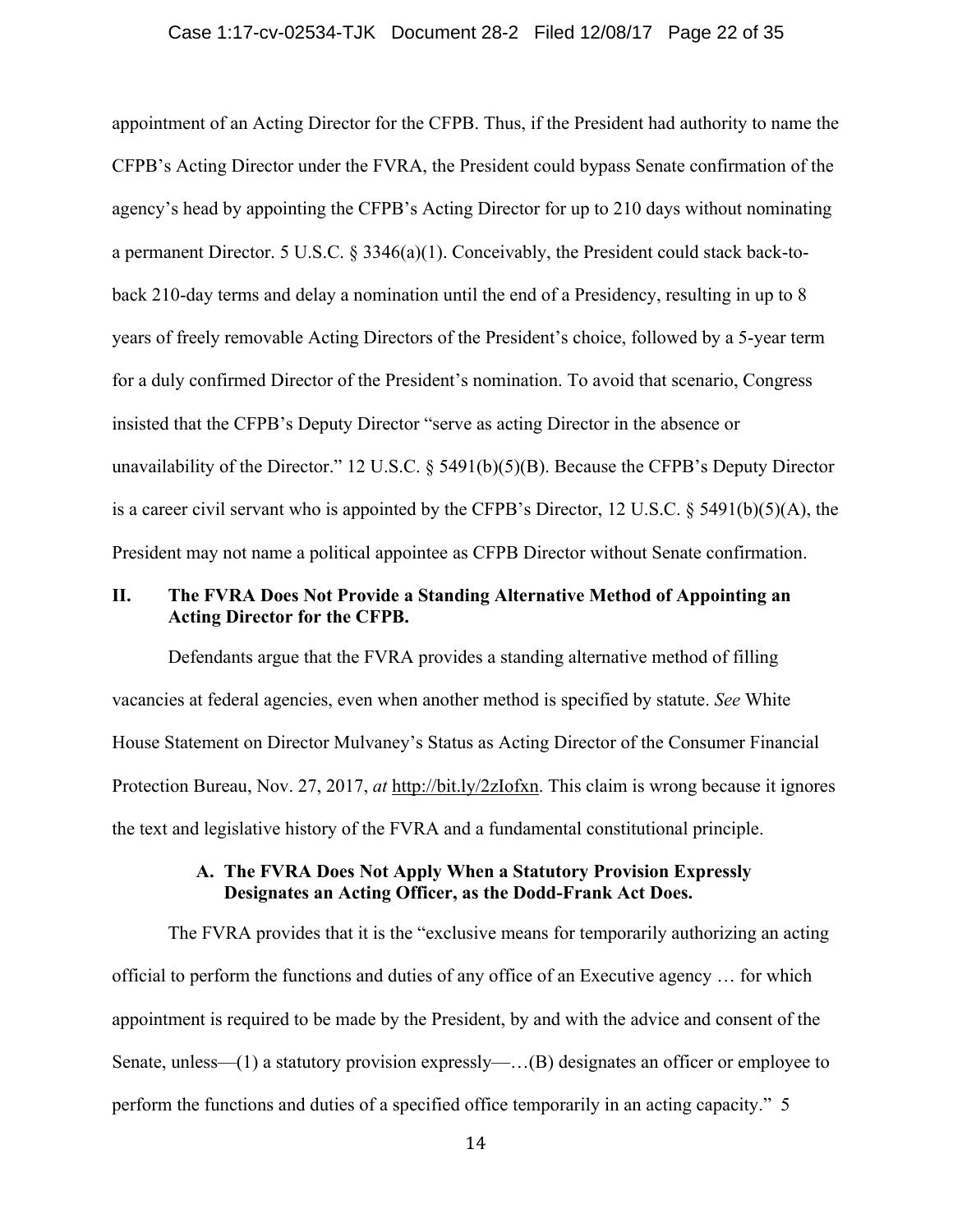U.S.C. § 3347. The Dodd-Frank Act's CPFB succession provision is "a statutory provision expressly…designat[ing] an officer or employee to perform the functions and duties of [the CFPB Director] temporarily in an acting capacity." 12 U.S.C.  $\S$  5491(b)(5)(B). Thus the FVRA, by its own terms, does not apply to the CFPB Directorship.

The Dodd-Frank Act's use of the word "shall" in the CPFB Director succession provision is as express a statutory provision as could be conceived without requiring the use of "magic words" directly referencing the FVRA. The Supreme Court has repeatedly made clear that "magic words" are not required for a provision to be express. *See Marcello* v. *Bonds,* 349 U.S. 302, 310 (1955) ("Exemptions from the terms of the . . . Act are not lightly to be presumed in view of the statement . . . that modifications must be express[.] But . . . [u]nless we are to require the Congress to employ magical passwords in order to effectuate an exemption from the . . . Act, we must hold that the present statute expressly supersedes the . . . provisions of that Act"); *Lockhart v. United States*, 546 U.S. 142, 149 (2005) (Scalia, J. concurring) ("When the plain import of a later statute directly conflicts with an earlier statute, the later enactment governs, *regardless* of its compliance with any earlier-enacted requirement of an express reference or other 'magical password.'") (emphasis in original). The Dodd-Frank Act's CFPB Director succession provision is an express provision opting out of the FVRA succession mechanism, so the FVRA has no applicability to determining who is the rightful Acting Director of the CFPB.

## **B. The FVRA Does Not Apply to Members of Boards of Independent Agencies, and the CFPB Director Is a Member of the Board of an Independent Agency**

The FVRA not only has an exclusion for express opt-outs of its coverage, but it is also inapplicable to:

[A]ny member who is appointed by the President, by and with the advice and consent of the Senate to any board, commission, or similar entity that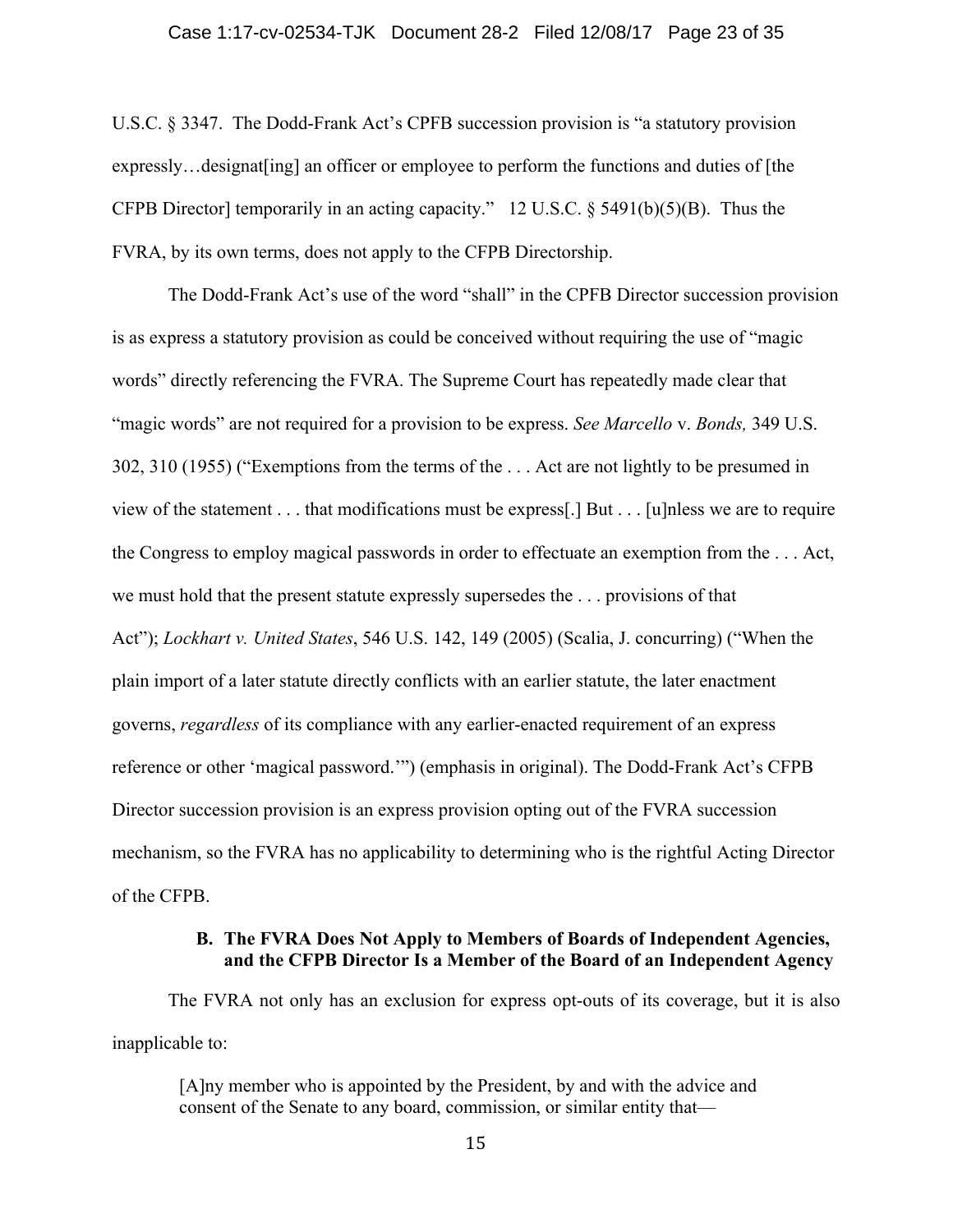(A) is composed of multiple members; and

(B) governs an independent establishment or Government corporation.

## 5 U.S.C. § 3349c(1).

The CFPB Director is a member of the multi-member board of an independent Government corporation, namely the five-member Board of Directors of the Federal Deposit Insurance Corporation. 12 U.S.C. § 1812(a)(1)(B). Appointment as the CFPB Director, by and with the advice and consent of the Senate, is not only an appointment to lead the CFPB, but also to serve as a member of FDIC Board. As a multi-member board of an independent Government corporation, the FDIC Board is therefore clearly exempt from the FVRA.<sup>4</sup>

There is an important policy foundation for the exclusion of multi-member boards of independent entities from the FVRA's ambit. Multi-member boards of independent agencies and other entities frequently have partisan balance requirements or expertise requirements or geographic affiliation requirements. For example, the FDIC Board has a partisan balance requirement, and a requirement that one of its members have State bank supervisory experience. 12 U.S.C. § 1812(a)(1)-(2). If the President could use the FVRA to appoint acting members of multi-member boards of independent entities, he could circumvent the statutory qualification restrictions on these entities. Thus, if the FVRA applied to multi-member boards of independent agencies, the President could stack the FDIC Board solely with members of his own political party. The President does have considerable power to shape the membership of multi-member boards of independent agencies, but the exercise of this power is subject to the advice and

<sup>&</sup>lt;sup>4</sup> We note that the Office of Legal Counsel memorandum on which the Defendant President apparently relied in appointing Defendant Mulvaney did not mention the CFPB Director's role as an FDIC Board member, much less analyze how it affects the application of the FVRA. Memorandum from Assistant Attorney General Steven A. Engel to Donald F. McGahn II, Counsel to the President, Nov. 25, 2017, *at* http://bit.ly/2iSSZRQ. A postcontroversy memorandum from the CFPB's General Counsel similarly failed to consider the CFPB Director's membership on the FDIC Board. *See* Memorandum from Mary McLeod, General Counsel to CFPB Senior Leadership Team, Nov. 25, 2017, *at* http://bit.ly/2k0pKfO.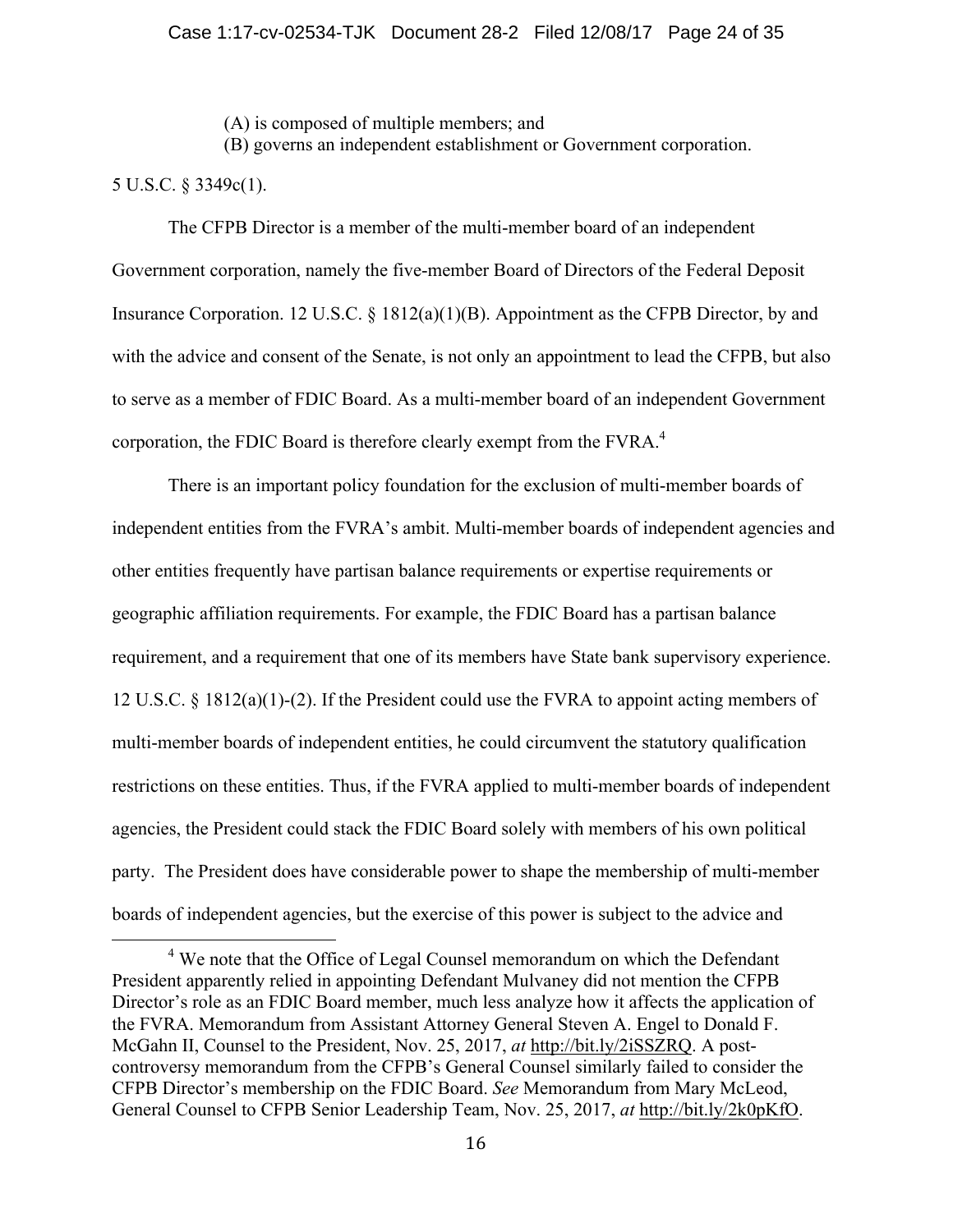consent of the Senate.

It is for this reason that the FVRA does not extend to vacancies on multi-member independent agency boards. The appointment of an Acting CFPB Director is necessarily the appointment of an acting member of the FDIC Board. This role cannot be separated from the CFPB Director's role at the CFPB; it is a mandatory statutory package, and the service of an invalidly Acting CFPB Director on the FDIC Board would jeopardize the legality of the FDIC's actions. *See FEC v. Nat'l Rifle Ass'n Political Victory Fund,* 6 F.3d 821 (D.C. Cir. 1993). Accordingly, the President cannot use the FVRA to appoint the Acting CFPB Director. Instead, the *only* applicable statute to the succession of CFPB Director is the Dodd-Frank Act.

## **C. The FVRA Does Not Apply to Subsequently Enacted Statutes that Expressly Provide for a Line of Succession.**

Defendants' argument that the FVRA provides a standing alternative method of filling vacancies at federal agencies stands on a selective reading of the FVRA's legislative history that does not comport with a basic constitutional principle—an earlier Congress cannot bind a later Congress. Defendants contend that section 3347 of the FVRA provides that the FVRA is either the exclusive or alternative succession provision for filling a vacancy; the FVRA is always an option no matter what another statute provides. Yet, Defendants recognize that section 3347 is open to another (correct) reading, namely that the word "exclusive" simply makes clear that the FVRA applies absent an express-out out provision that cause another statute to control. Accordingly, Defendants' position stands on the legislative history of the FVRA (and on a single reported decision that also relied on the FVRA's legislative history).

## **1. Legislative History Indicates That the FVRA Is Not an Alternative Method of Filling a Vacancy If a Subsequently Enacted Statute Expressly Provides for Another Mandatory Mechanism for Filling a Vacancy.**

Defendants rely on the FVRA's legislative history to support their reading that the FVRA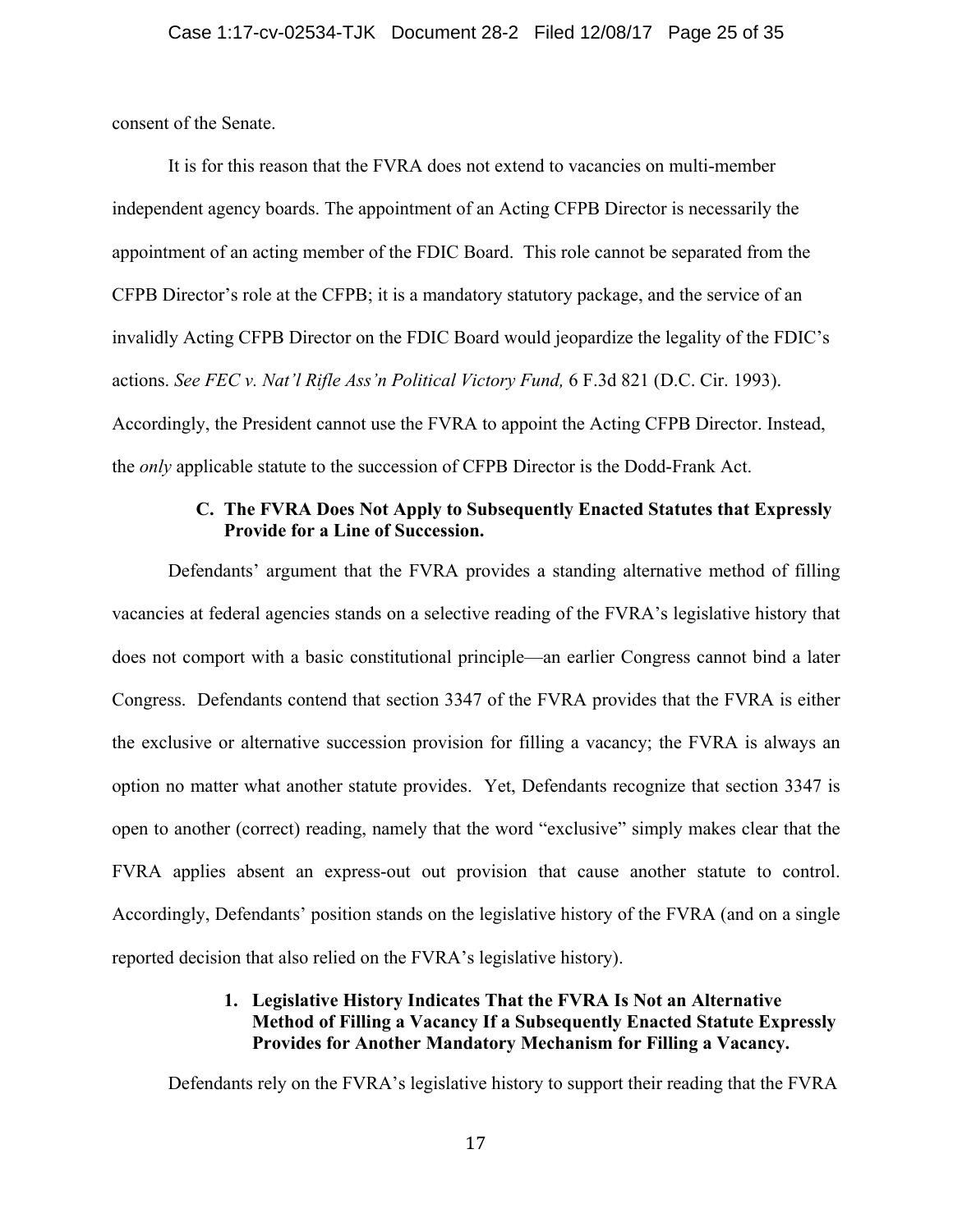#### Case 1:17-cv-02534-TJK Document 28-2 Filed 12/08/17 Page 26 of 35

is either an exclusive possibility or an alternative possibility for filling vacancies at federal agencies. The problem with this claim is that it fails to note that the FVRA's legislative history carefully distinguishes between the application of the FVRA to existing statutes and to subsequently enacted statutes. The FVRA's legislative history shows that the FVRA is *not*  meant to serve as an alternative for the succession mechanisms in subsequent statutes, only for those in existing statutes.

The Senate Report on the FVRA explains that that there are three exceptions to its application. The first deals with *subsequently enacted statutes*, which "govern" if they "expressly provide" that they supersede the FVRA. The second deals with *existing statutes*, for which the Vacancies Act stands as an alternative appointment method for acting officers, and the third, not relevant here, deals with recess appointments:

[Section 3347 of the FVRA] does allow temporary appointments to be made other than through the Vacancies Reform Act in three narrowly delineated exceptions. First, where Congress provides that a statutory provision expressly provides that it supersedes the Vacancies Reform Act, the other statute will govern. But statutes enacted in the future purporting to or argued to be construed to govern the temporary filling of offices covered by this statute are not to be effective unless they expressly provide that they are superseding the Vacancies Reform Act. Second, the bill retains existing statutes that are in effect on the date of enactment of the Vacancies Act of 1998 that expressly authorize the President, or the head of an executive department to designate an officer to perform the functions and duties of a specified office temporarily in an acting capacity, as well as statutes that expressly provide for the temporary performance of the functions and duties of an office by a particular officer or employee. (This includes statutes that provide for an automatic designation, unless the President designates another official). The Committee is aware of the existence of statutes specifically governing a vacancy in 41 specific offices, 40 of which would be retained by this bill....

S. Rep. 105-250, 1998 WL 404532 at \*15.

The Dodd-Frank Act clearly falls into the first exception contemplated in the legislative history: it is a statute enacted subsequent to the FVRA, and it has express language indicating that it supersedes the FVRA because it states that the Deputy Director "shall" serve as acting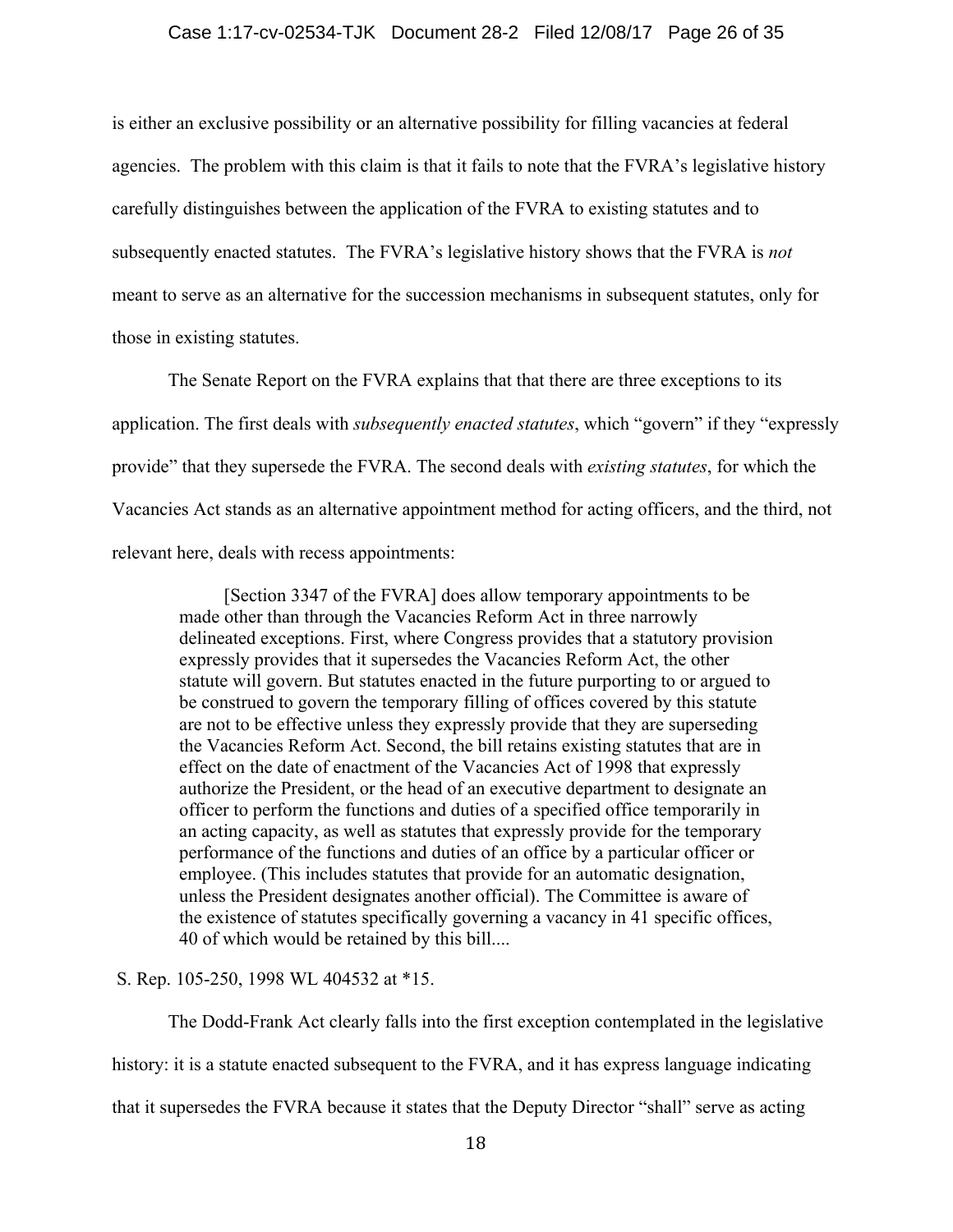Director in the event of the Director's absence or unavailability.

Defendants' reliance on the FVRA legislative history is founded on a selective reading of that legislative history. Defendants ignore the first exception to the FVRA discussed in the legislative history. That first exception is the one dealing with subsequently enacted statutes. Instead, the President focuses on the second exception mentioned in the legislative history, but that exception is expressly inapposite, as it deals with pre-existing statutes. Likewise, the sole reported case on the FVRA is also inapplicable as it dealt with the General Counsel of the National Labor Relations Board, one of the 40 offices specifically mentioned in the legislative history as under an existing statute. *Hooks v. Kitsap Tenant Support Services*, 186 F. 3d 550 (9<sup>th</sup>) Cir. 2016). Similarly, the opinions issued by the Office of Legal Counsel on the FVRA deal with existing, rather than subsequent statutes. *See, e.g.*, *Acting Director of the Office of Management and Budget*, 27 Op. O.L.C. 121 (2003); *Authority of the President to Name an Acting Attorney General*, 31 Op. O.L.C. 208 (2007). As a result, none of these precedents applies to the CFPB Directorship.<sup>5</sup>

#### **2. A Law Passed by an Earlier Congress Cannot Bind a Future Congress**

The FVRA's legislative history's distinction between the application of the FVRA for existing and subsequently enacted statutes is also the only reading that is consistent with a fundamental constitutional principle: a law passed by an earlier Congress cannot bind a future Congress. If Defendants' reading were correct, it would mean that an earlier Congress (the FVRA Congress in 1998) could bind a later Congress (the Dodd-Frank Congress in 2010) by requiring the later Congress to have the FVRA as an alternative method of filling vacancies for any statutory position created by the later Congress, notwithstanding the later Congress's express

<sup>&</sup>lt;sup>5</sup> Notably, the OLC opinion on the CFPB on which the President claims to have relied did not address the part of the FVRA's legislative history dealing with subsequent statutes, only that with existing statutes, despite the Dodd-Frank Act being a subsequent statute.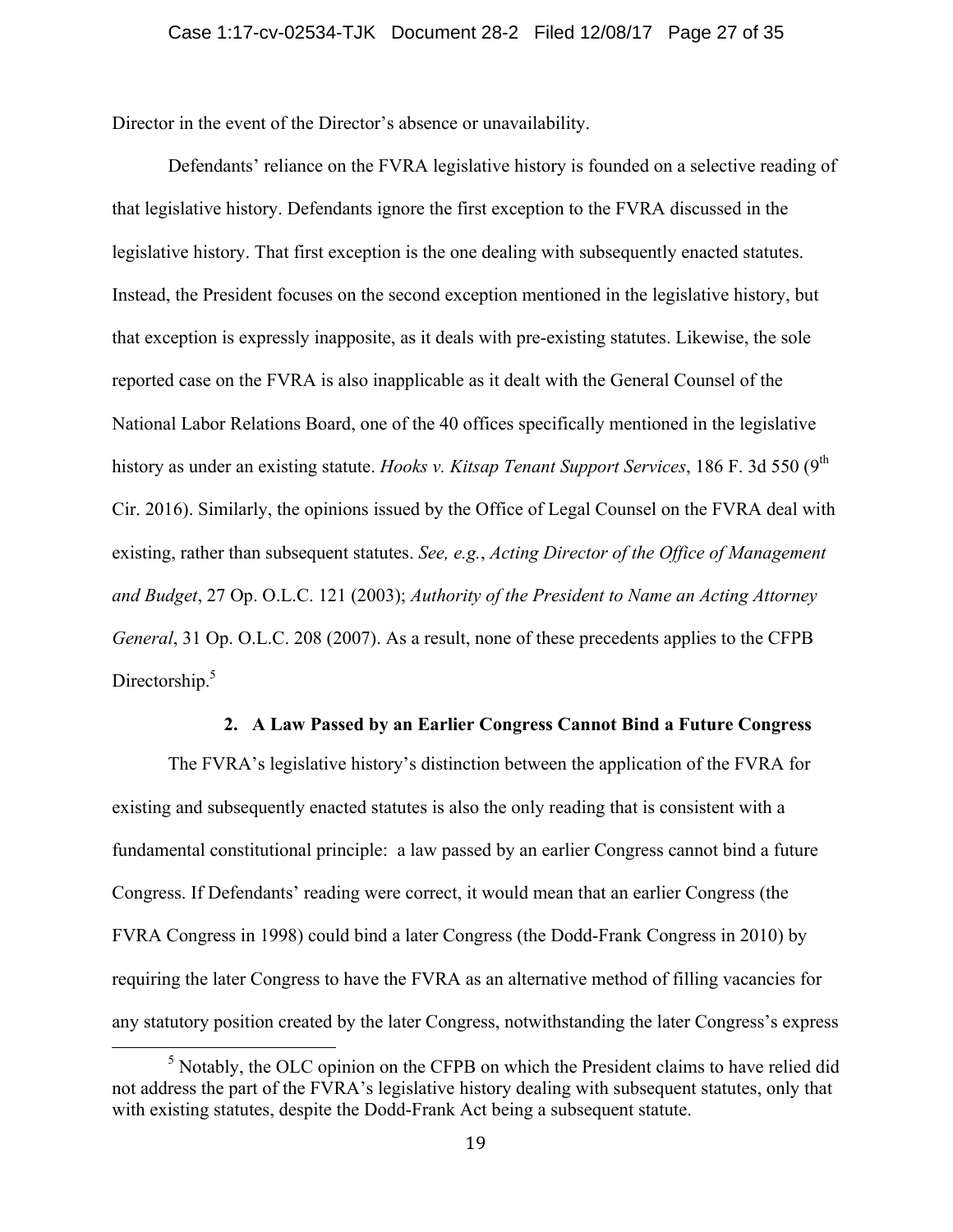#### Case 1:17-cv-02534-TJK Document 28-2 Filed 12/08/17 Page 28 of 35

rejection of that alternative. The FVRA Congress could amend previously existing statutes, but it could not require the FVRA to always be an alternative method of appointment no matter what actions a subsequent Congress would take.

It is axiomatic that one Congress cannot bind a subsequent one through legislation; were it otherwise, a Congress could exercise dead hand control even if the electorate had subsequently rejected it at the polls. *Great N. Ry. Co. v. United States*, 208 U.S. 452, 465 (1908); *United States v. Shull*, 793 F. Supp. 2d 1048, 1061 (S.D. Ohio 2011). The democratic edifice of American government cannot tolerate an earlier Congress binding a subsequent one through legislation. It is for this reason that the legislative history of the FVRA recognized that future statutes had to be treated differently than existing statutes. Accordingly, Defendants' position that the FVRA stands as a constant alternative line of succession is incorrect. The FVRA might be an alternative method for filling vacancies at agencies created under existing statutes, but it cannot be for agencies created after its enactment when a subsequently enacted statutory line of succession supersedes the application of the FVRA.<sup>6</sup>

## **III. The Appointment of the OMB Director as Acting CFPB Director Violates the Dodd-Frank Act's Requirement of Statutory Independence for the CFPB.**

Even if the Court were to determine that the FVRA governs the CFPB Directorship succession, Defendant Mulvaney and any other OMB official should still be precluded from appointment to the Acting CFPB Director position. Defendant Trump's appointment of Defendant Mulvaney epitomizes the problem Congress sought to address by creating an exclusive mechanism in the Dodd-Frank Act for filling the post of Acting Director of the CFPB. Defendant Mulvaney is OMB Director. OMB "is an office in the Executive Office of the President," 31 U.S.C. § 501, which makes Defendant Mulvaney an official of the White House.

<sup>&</sup>lt;sup>6</sup> For this reason, holding that the FVRA controls over the Dodd-Frank Act does not, in fact, further the goal of constitutional avoidance, contrary to the claim of certain other *amici*.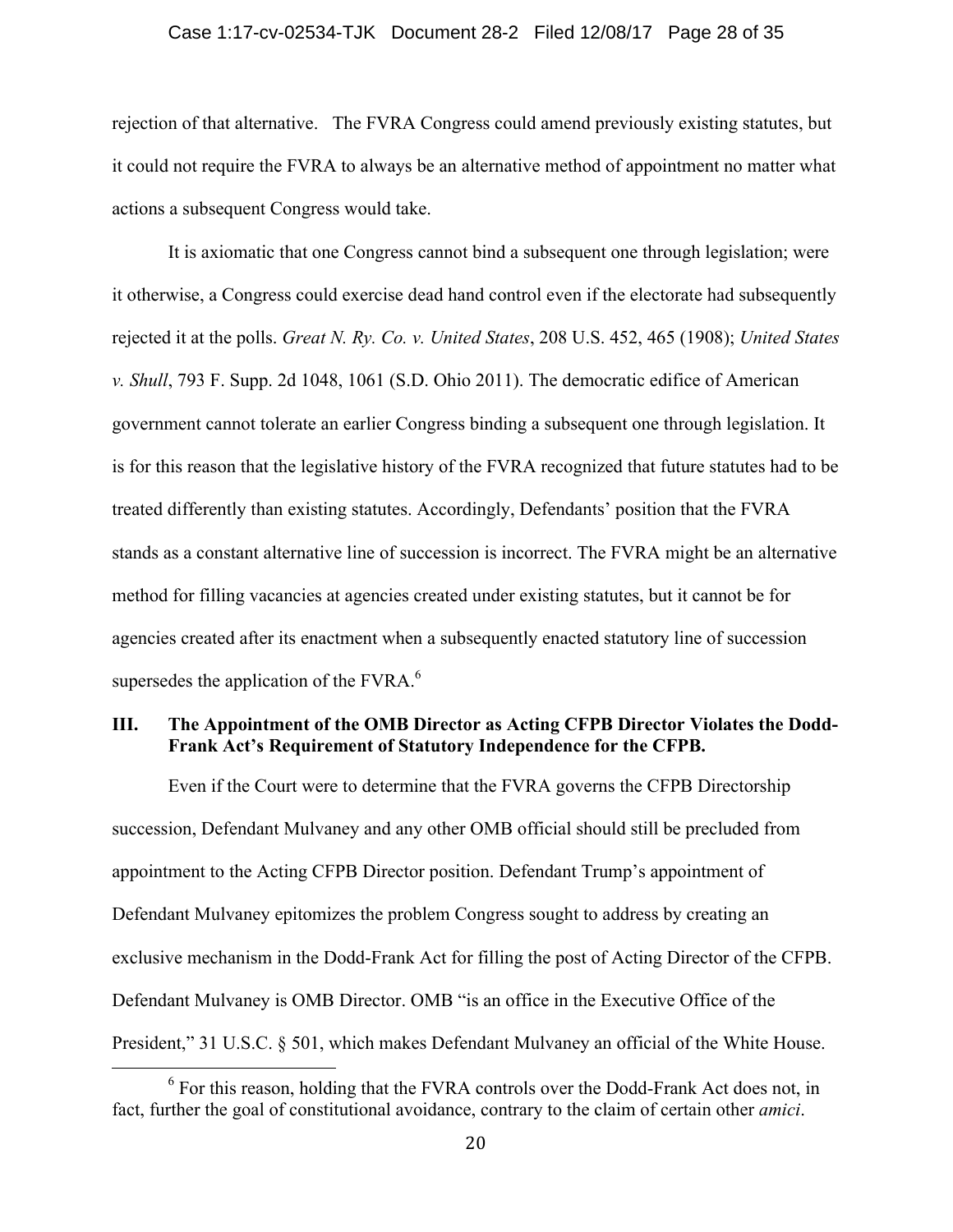#### Case 1:17-cv-02534-TJK Document 28-2 Filed 12/08/17 Page 29 of 35

Defendant Mulvaney has told the press that he is continuing to head OMB while assuming office as the CFPB's Acting Director. *See* Renae Merle, *Dueling officials spend chaotic day vying to lead federal consumer watchdog*, WASH. POST (Nov. 27, 2017) ("Mulvaney said he plans to work three days a week at the agency and three days at OMB"). Thus, the White House effectively has taken over the CFPB by appointing Defendant Mulvaney as CFPB Acting Director while he remains head of OMB. Indeed, in a press conference on November 27, 2017, Defendant Mulvaney confirmed this turn of events, declaring: "The Trump Administration is now in charge" of the CFPB. *See, e.g.,* http://cs.pn/2AxVT65.

Likewise, Defendant Mulvaney's appointment as CFPB Acting Director is in blatant violation of Congress' repeated injunctions against OMB intrusion into CFPB decisions. Congress specified in the Dodd-Frank Act that the CFPB is to be an "independent bureau," 12 U.S.C. § 5491(a), yet a top White House official has now taken control of the agency, without opportunity for Senate confirmation. Furthermore, this violates Congress' directive denying the OMB "jurisdiction or oversight over the affairs or operations of the Bureau", 12 U.S.C. §  $5497(a)(4)(E)$ .

Defendant Mulvaney's actions as putative Acting Director of the CFPB contravene other important statutory provisions that wall off the CFPB from OMB. In Dodd-Frank, Congress prohibited officials from OMB and the White House from requiring the CFPB to submit "legislative recommendations, or testimony or comments on legislation" to them for prior review or approval. 12 U.S.C. § 5492(c)(4). Yet the sitting Director of OMB now wields ultimate power to review and approve any proposed recommendations, testimony, or comments by the CFPB to Congress. The same OMB Director will now sign off on the CFPB's financial operating plans, forecasts, and quarterly reports, in violation of 12 U.S.C.  $\S$  5497(a)(4)(E).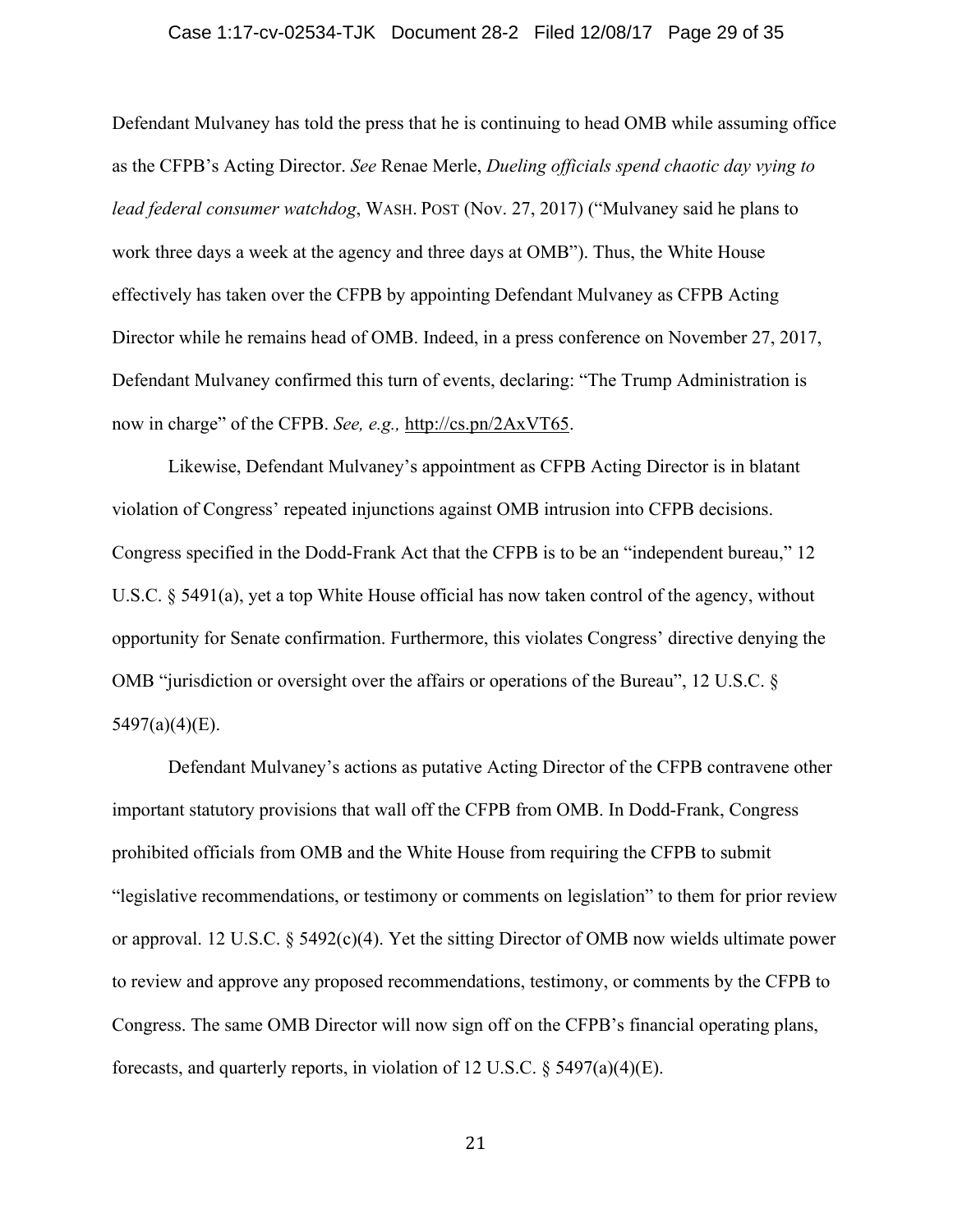#### Case 1:17-cv-02534-TJK Document 28-2 Filed 12/08/17 Page 30 of 35

Defendant Mulvaney is also reviewing and acting on CFPB rules and rulemakings while serving as OMB Director. His involvement in CFPB rulemaking is especially problematic in light of E.O. 12866, which expressly exempts the CFPB from OIRA rulemaking review. OIRA is both an office of OMB, 31 U.S.C. § 505, and an arm of the White House. *See* The White House, *OMB Offices*, http://bit.ly/2B14gdL (viewed Dec. 5, 2017). OIRA staff report to Defendant Mulvaney in his capacity as OMB Director, and Defendant Mulvaney has ultimate authority over OIRA's rulemaking review.

As a result, CFPB rulemaking is effectively under OMB review as long as Defendant Mulvaney remains the OMB Director. In fact, *American Banker* quoted Defendant Mulvaney on December 4, 2017—after he claimed to be serving as CFPB Acting Director—as saying: "You could imagine that the Office of Management and Budget under the Trump administration might look very cautiously, even cynically, against rules that were produced by" the previous CFPB Director, Richard Cordray. Ian McKendry, *Mulvaney's first days at CFPB: payday, personnel and a prank,* AM. BANKER, Dec. 4, 2017. As this demonstrates, Defendant Mulvaney is incapable of reviewing CFPB rulemakings independently; instead, he views them from the perspective of the White House and OMB. At his November 27 press conference, Defendant Mulvaney announced one of his first decisions was to institute a 30-day freeze on all new rules, regulations, and guidance issued by the CFPB. *See, e.g.,* http://cs.pn/2AxVT65. More recently, Defendant Mulvaney halted implementation of a new CFPB final rule expanding data collection on mortgages. *See* Yuka Hayashi, *New CFPB Chief Curbs Data Collection, Citing Cybersecurity Worries*, WALL ST. J., Dec. 5, 2017. As this suggests, Defendant Mulvaney, while continuing as OMB head, has acted aggressively to put CFPB rulemaking under the White House's control.

Defendant Mulvaney's appointment as Acting Director allows OMB and the White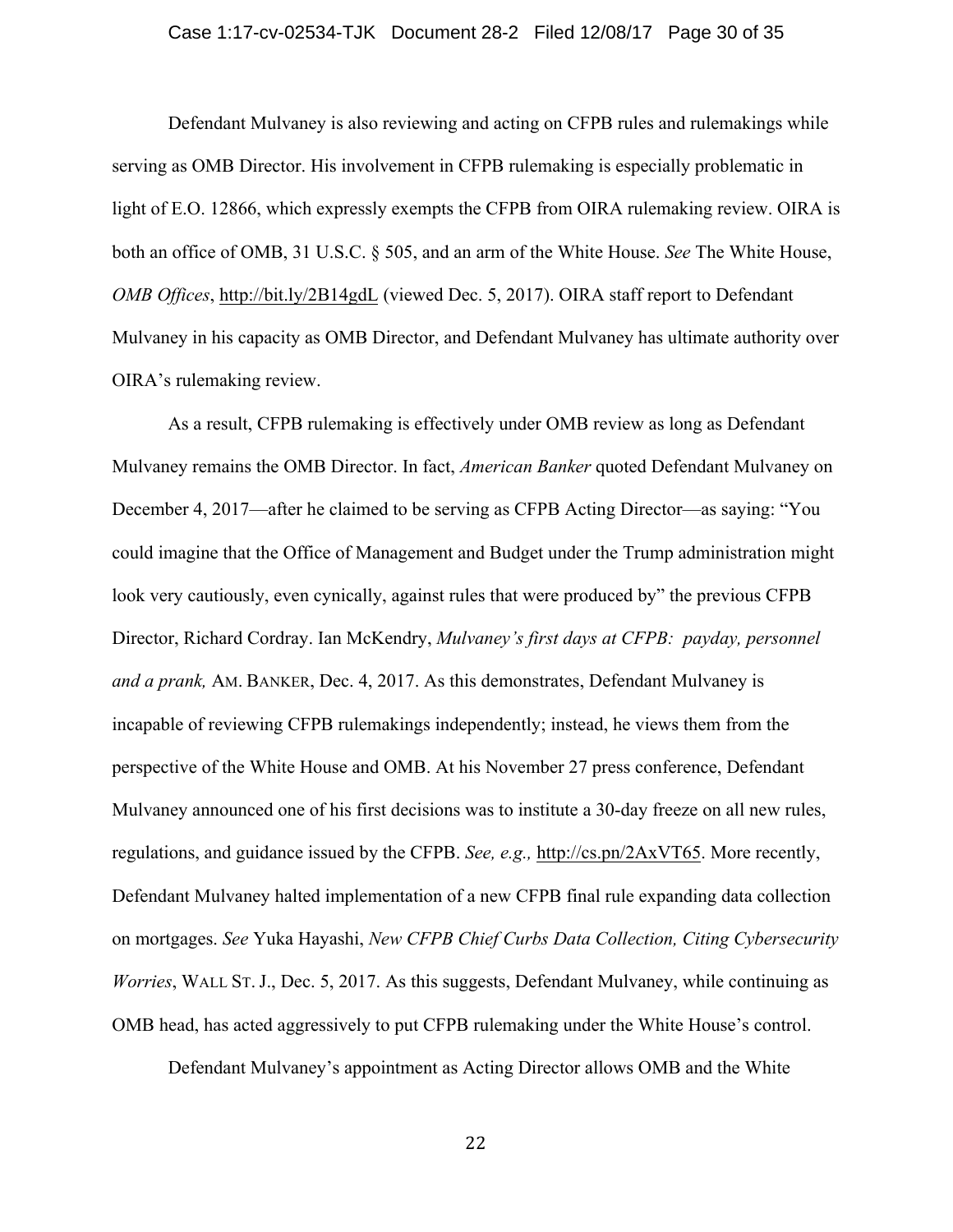#### Case 1:17-cv-02534-TJK Document 28-2 Filed 12/08/17 Page 31 of 35

House to stack the CFPB rulemaking process in another way. Under the Small Business Regulatory Enforcement Fairness Act (SBREFA), the CFPB must elicit feedback from small businesses regarding proposed rulemakings. 5 U.S.C. § 609(d)(2). SBREFA requires the CFPB to convene a review panel for the proposed rule "consisting wholly of full time Federal employees of the office within the agency responsible for carrying out the proposed rule [the CFPB], the Office of Information and Regulatory Affairs within the Office of Management and Budget, and the Chief Counsel" for Advocacy of the Small Business Administration. The purpose of the review panel is to issue a public report on "the comments of the small entity representatives" and the review panel's findings. 5 U.S.C. § 609(b).

The SBREFA panel's authorizing legislation gives room to Defendant Mulvaney to manipulate the composition of the review panel. Recently, he announced his intent to "add more political appointees to the [CFPB's] ranks . . . pairing them with senior civil servants in areas such as . . . regulations." Lydia Beyoud, *Mulvaney Wants More Political Appointees in Place at CFPB*, BNA BANKING DAILY, Dec. 4, 2017. This raises concerns that as Acting CFPB Director Defendant Mulvaney would appoint his political appointees at the CFPB who were aligned with OMB and the White House to serve on SBREFA review panels. This, in turn, would rig the SBREFA process and help ensure that rulemakings vital to the welfare of American consumers do not move forward.

The extent of White House direct policy control over the CFPB through Defendant Mulvaney is perhaps most clearly shown by Defendant Trump's tweet on December 8, 2017:

Fines and penalties against Wells Fargo Bank for their bad acts against their customers and others will not be dropped, as has incorrectly been reported, but will be pursued and, if anything, substantially increased. I will cut Regs but make penalties severe when caught cheating!

Tweet by @realDonald Trump, 7:18am, Dec. 8, 2017, *at* http://bit.ly/2jv1m6u. Given that the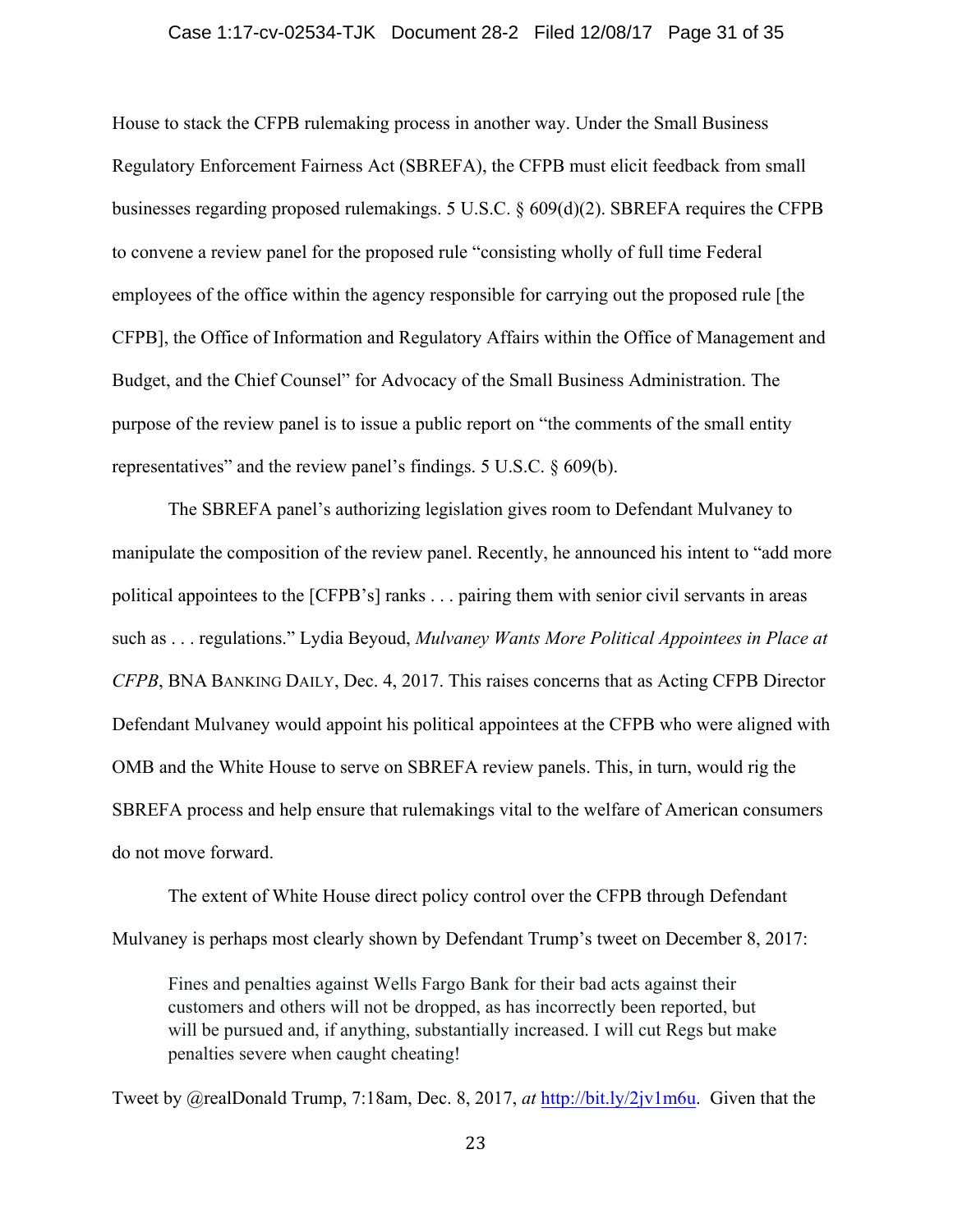#### Case 1:17-cv-02534-TJK Document 28-2 Filed 12/08/17 Page 32 of 35

President lacks statutory authority to determine whether the CFPB pursues an enforcement action, much less the fines it imposes or the regulations it will pass or cut, the President's tweet is a remarkable boast of having a power that Congress specifically denied the President.

In these myriad ways, Defendant Mulvaney's appointment as Acting Director of the CFPB while continuing to serve as OMB Director puts the White House in direct, day-to-day control of the CFPB. This sort of direct political control by the White House, unmediated by a for-cause removal standard, a term in office that may outlast the President's, and Senate confirmation, is a direct threat to the CFPB's statutory independence and the stated will of Congress.<sup>7</sup> It is precisely these concerns that animated Congress's choice to reject the FVRA mechanism and have the Dodd-Frank Act control the CFPB Directorship succession.

\* \* \*

For the reasons explained above, only the Dodd-Frank Act applies to determine the succession of the CFPB Directorship in the event of a vacancy, which means that until and unless a Presidential nominee is confirmed by the Senate (or installed through a recess appointment), the Deputy Director of the CFPB, Leandra English, serves as the only lawful Acting Director.

<sup>&</sup>lt;sup>7</sup> We note that the CFPB is not the only federal bank regulatory body whose independence will be compromised. For if Mr. Mulvaney can serve the Acting Director of the CFPB, he will also be a voting member of the board of directors of the FDIC, of the Financial Stability Oversight Council, and of the Federal Financial Institutions Examination Council. 12 U.S.C. §§ 1812(a)(1)(B), (d)(2); 3303; 5321(b)(1)(D), (c)(3). His concurrent tenure as Director of OMB will threaten the independence of these additional bank regulatory bodies by substituting a sitting White House official for an independent agency head.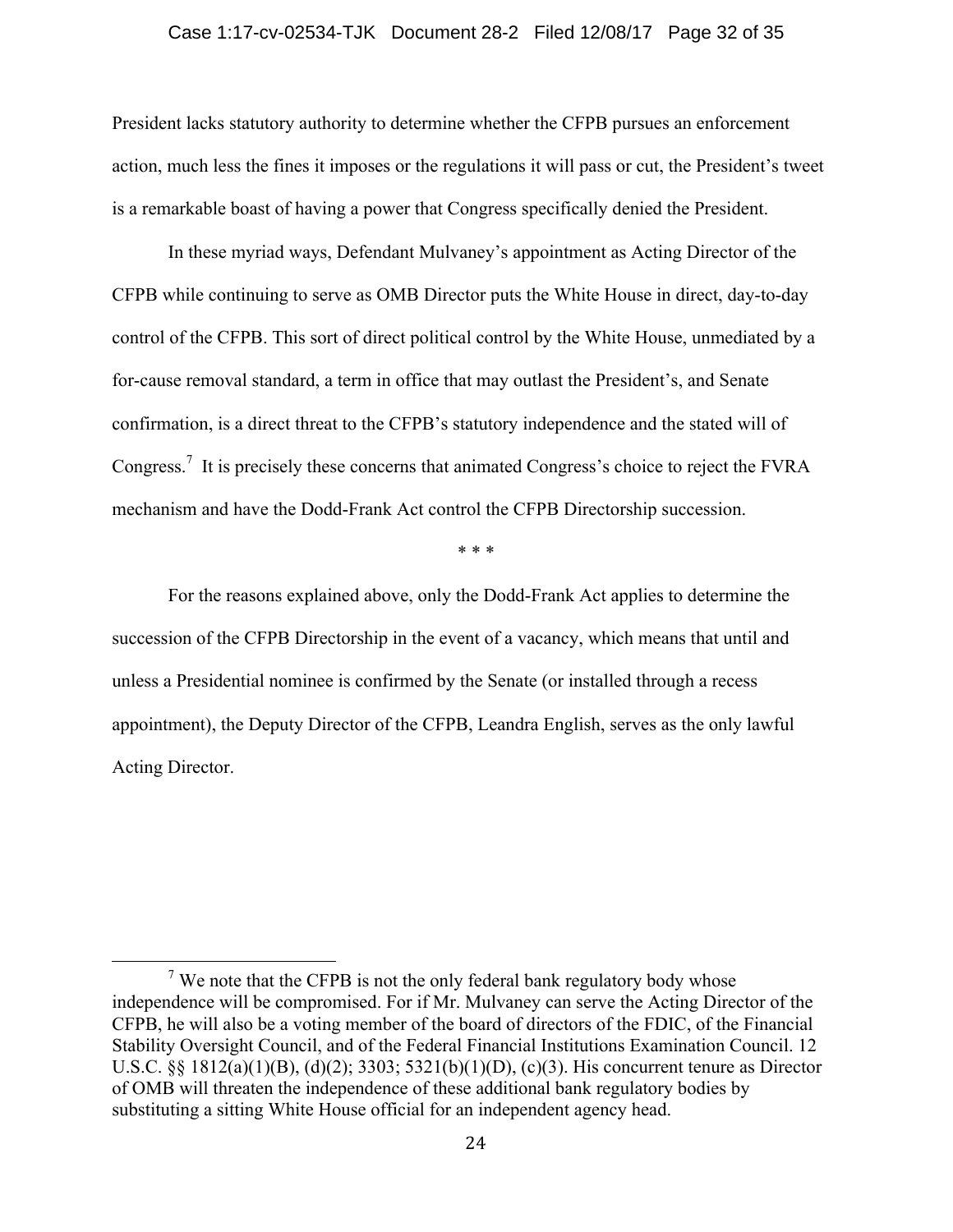## **CONCLUSION**

For the foregoing reasons, the court should grant plaintiff's motion for a preliminary injunction.

Dated: December 8, 2017

Respectfully submitted,<br>/s/ Courtney Weiner Courtney Weiner

Courtney Weiner (DC Bar No. 992797) LAW OFFICE OF COURTNEY WEINER, PLLC 1629 K Street, Northwest, Suite 300 Washington, DC 20006  $(202)$  827-9980 cw@courtneyweinerlaw.com

*Counsel for Amici*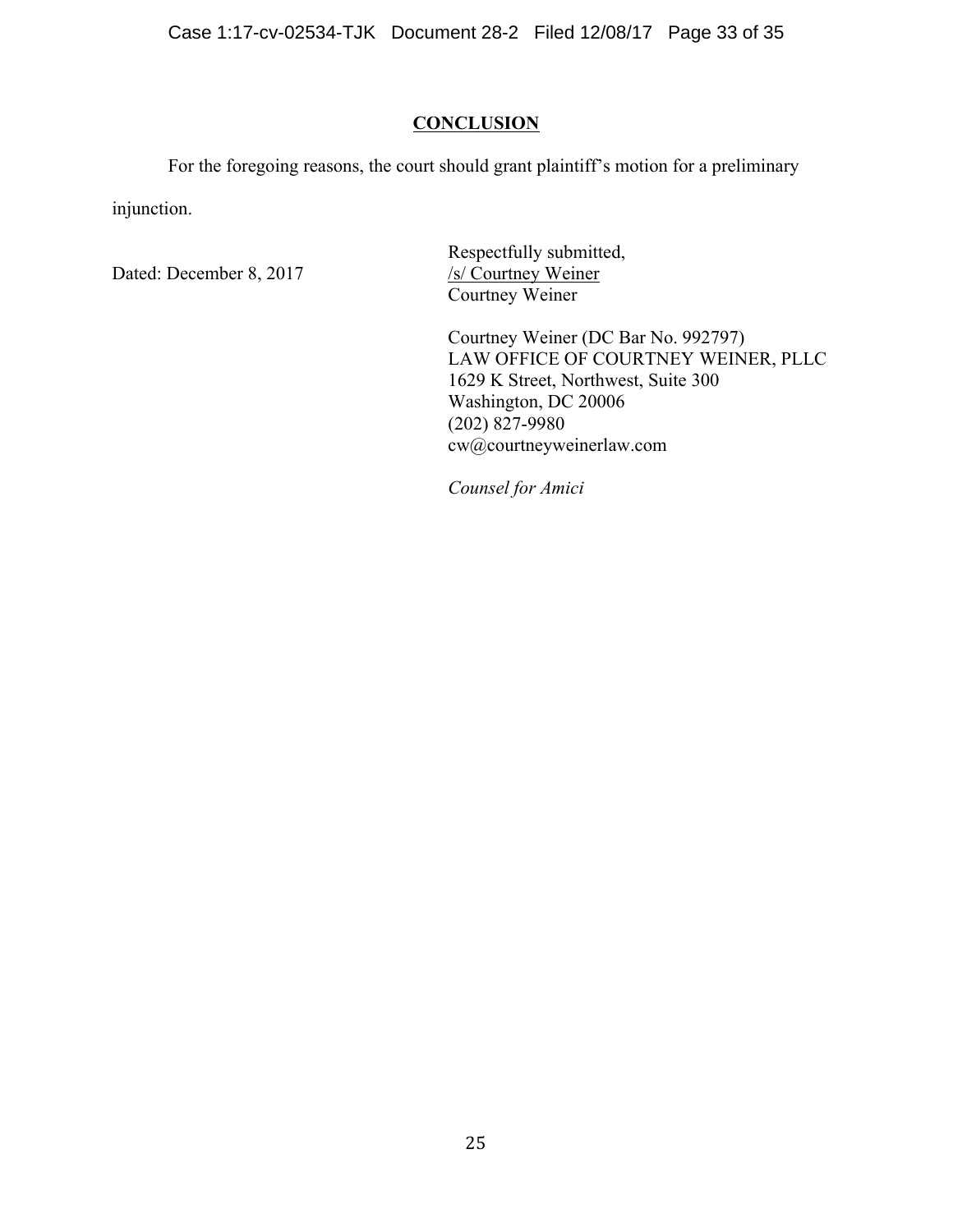## **APPENDIX OF** *AMICI CURIAE*

**Ethan S. Bernstein** is an Assistant Professor in the Organizational Behavior unit and the Berol Corporation Fellow at the Harvard Business School. He previously served as the CFPB's Chief Strategy Officer and Deputy Assistant Director of Mortgage Markets.

**Benjamin P. Edwards** is an Associate Professor of Law at the University of Nevada, Las Vegas William S. Boyd School of Law. He writes about financial regulation and consumer protection.

**Kathleen C. Engel** is a Research Professor of Law at Suffolk University. She serves on the CFPB's Consumer Advisory Board (CAB); however, the views she expresses here are her own, not those of the CAB, the CFPB, or the United States.

**Robert Hockett** is the Edward Cornell Professor at Cornell Law School, specializing in finance and financial regulation. He has previously worked at the Federal Reserve Bank of New York and the International Monetary Fund and is a Fellow of The Century Foundation.

**Dalié Jiménez** is a Professor of Law at the University of California, Irvine School of Law. From 2011-12, she served in the Research, Markets & Regulation division at the CFPB.

**Adam J. Levitin** is a Professor of Law at the Georgetown University Law Center. He previously served on the CFPB's CAB and as counsel to the Congressional Oversight Panel for the Troubled Asset Relief Program. He is currently engaged as an expert witness by the CFPB, but is not representing the Bureau in serving as *amicus curiae*.

**Patricia A. McCoy** is Professor of Law at Boston College Law School. In 2011, she founded the Mortgage Markets unit at the CFPB and oversaw the Bureau's mortgage initiatives.

**Christopher Lewis Peterson** is the John J. Flynn Endowed Professor of Law at the University of Utah's S.J. Quinney College of Law. From 2012-2016, he was Special Advisor to the Director and Senior Counsel for Enforcement Policy & Strategy at the CFPB.

**Jeff Sovern** is a Professor of Law at St. John's University School of Law where he has taught and written about consumer law for thirty years.

**Arthur E. Wilmarth, Jr.** is a Professor of Law at George Washington University Law School. In 2010, he served as a consultant to the Financial Crisis Inquiry Commission, the body established by Congress to report on the causes of the financial crisis of 2007-09.